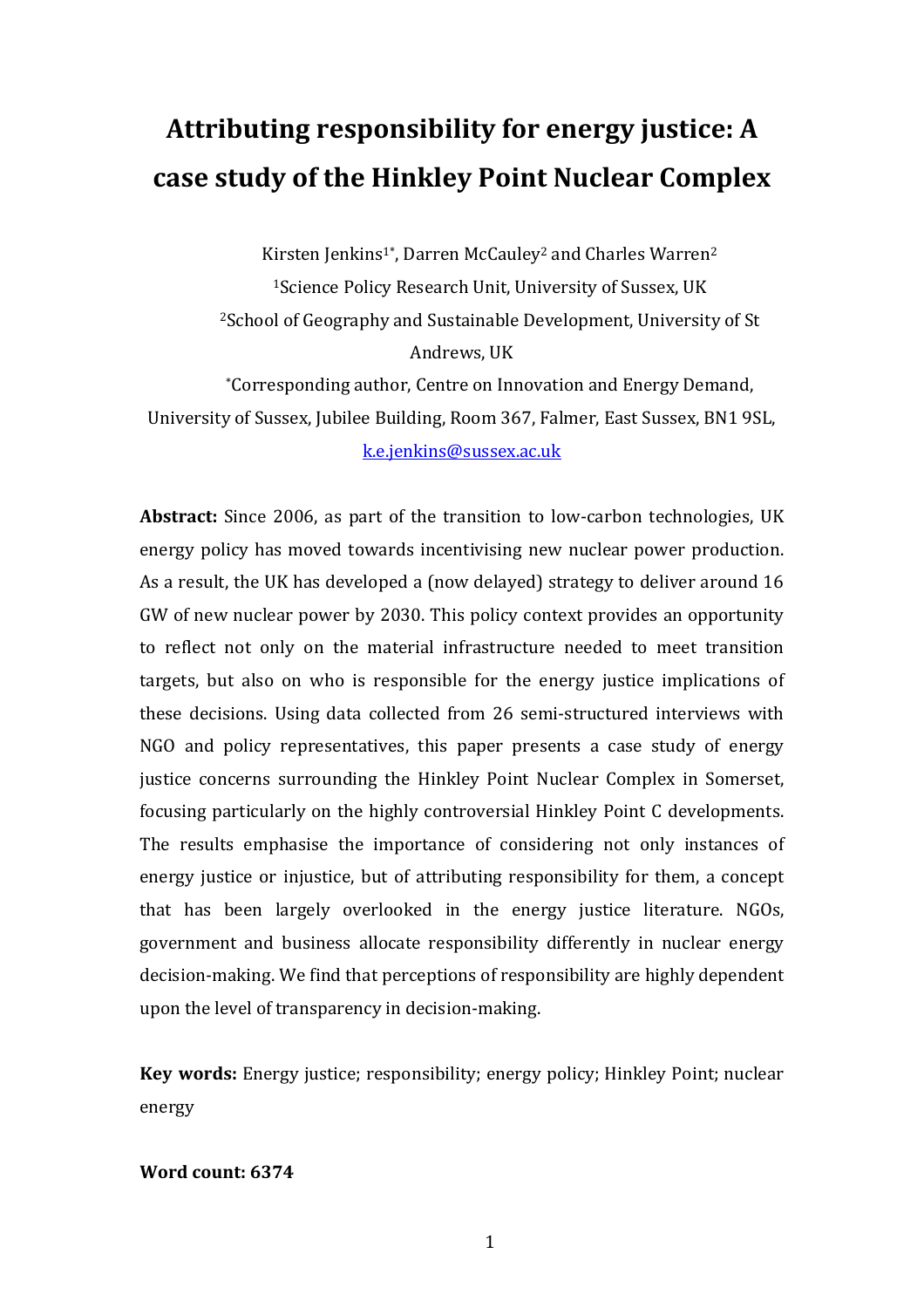#### **1. Introduction**

Since 2006, United Kingdom (UK) energy policy has moved towards incentivising new nuclear power production, proposing the first new reactor since the construction of Sizewell B in 1986. This policy reversion is partly a response for a shift towards low-carbon technologies (Florini and Sovacool 2009; DECC 2011a,b; Watson and Scott 2009), and partly a response to a projected energy gap caused by existing facilities coming to the end of their operational lifespans. Planned decommissioning means that by 2020 the UK's total nuclear capacity will have reduced by around three quarters (BERR 2008; Bickerstaff *et al.* 2008). Even with lifetime extensions on some existing facilities, new energy production infrastructure will be required. As a result, the UK has developed a (now delayed) strategy to deliver around  $16$  GW of new nuclear by 2030, with proposed facilities at Hinkley Point, Bradwell, Sizewell, Wylfa, Oldbury and Moorside (BIS 2013). The Moorside facility is in difficulty as Toshiba's nuclear unit Westinghouse files for bankruptcy; Hitachi at Wylfa have expressed serious concerns about the financing of their new reactor and as is outlined below, Hinkley Point is heavily delayed and over cost. Nonetheless, the UK's change in attitude to nuclear power provides an opportunity to reflect not only on what material infrastructure is needed to fulfil policy goals, but also on who is responsible for the energy justice implications that these decisions carry.

In a definition provided by Jenkins *et al.* (2016a), the energy justice concept exists to evaluate (a) where injustices emerge, (b) which affected sections of society are ignored, and (c) which processes exist for their remediation in order to reveal and reduce such injustices. The emphasis to date has been on identifying who is ignored and, as a consequence, on identifying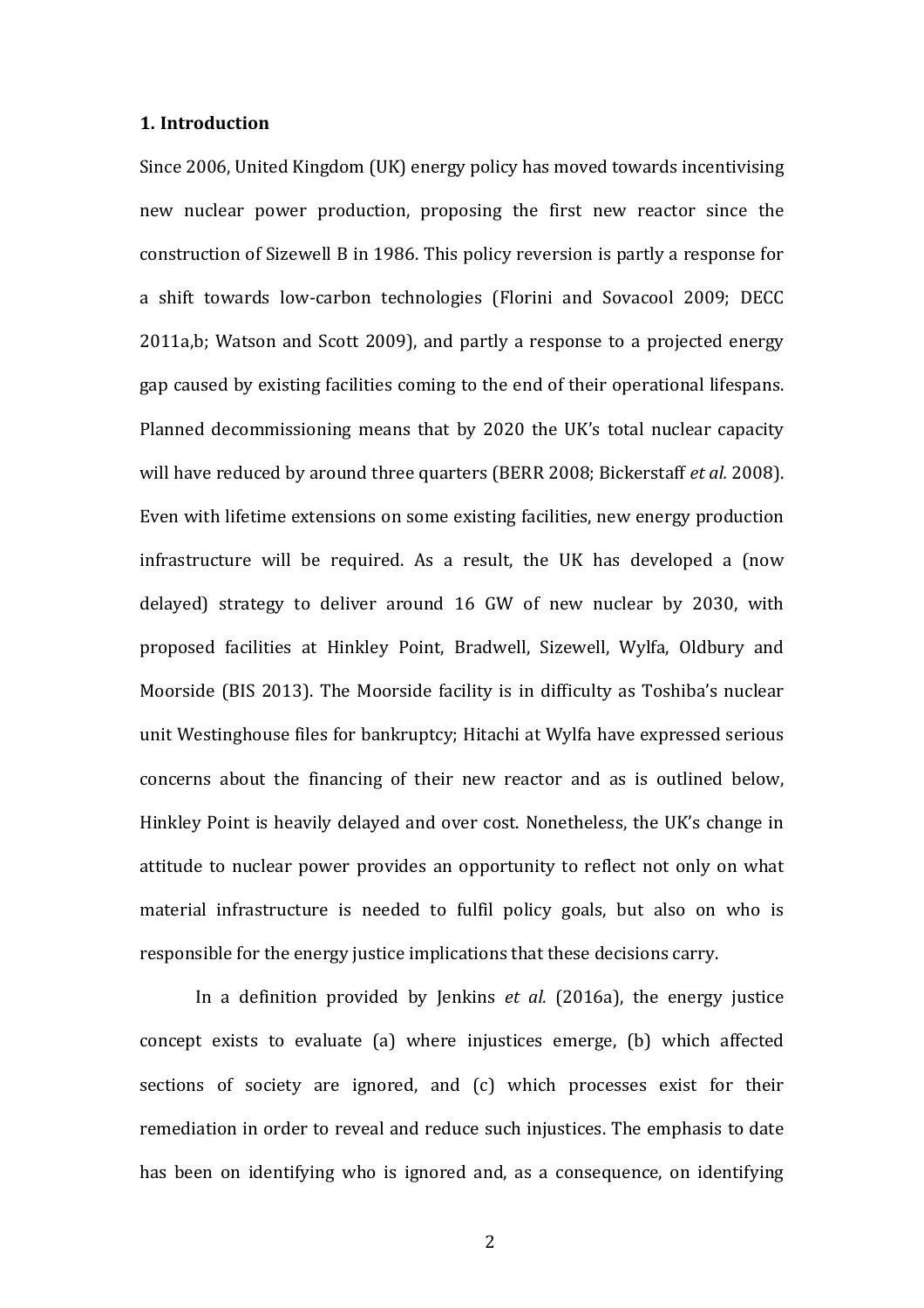strategies for remediation (McCauley et al., 2016). The literature on energy justice has focused on the fuel poor (Middlemiss and Gillard 2015; Chard and Walker 2016; Hiteva 2013; Sovacool 2015; Teller-Elsberg *et al.* 2016; Walker and Day 2012), on disabled or unwell members of society (Snell *et al.* 2015; Liddell *et al.* 2016), on poor and ethnic communities who historically shouldered the burden of toxic waste dumps (Williams 1999; Davis 2009; Reames 2016) and on anti-wind campaigners (Jenkins *et al.* 2016a), amongst others. This paper investigates the question of "justice by whom?", using a case study approach to identify who in the case of UK nuclear energy developments is perceived to be responsible for tackling energy justice concerns.

The paper begins with an introduction to the energy justice concept and tenets, and an exploration of the questions "justice for whom" and "justice by whom", articulating a conceptual call to expand the energy justice literature to consider notions of responsibility. The next section provides the research design, explaining why we focus on Hinkley Point as our case study, and the data collection and analysis methods used. The paper then presents and discusses the results, reflecting on the implications of dispersed and centralised models of responsibility which emerge from the research interviews. We make the case for increased transparency in nuclear energy decision-making in order to allow more sophisticated understandings of responsibility to emerge. The final section on policy implications calls for a more systematic inclusion of responsibility into ethics and justice explorations in relation to energy decision-making more broadly, and reflects on the need to learn from lessons from the Hinkley case.

#### **2. Energy justice and Responsibility**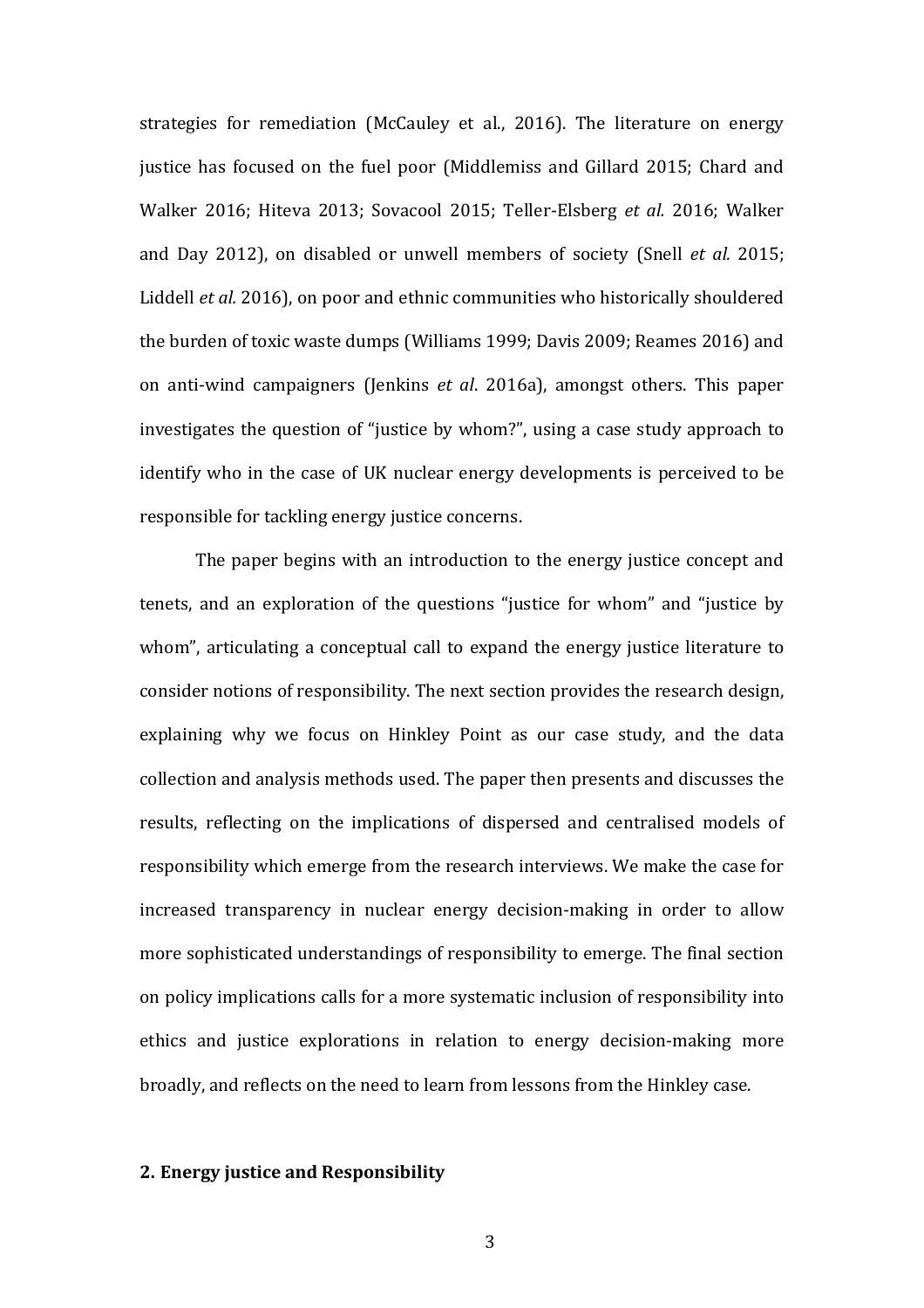According to McCauley *et al.* (2013: 1) energy justice seeks "to provide all individuals, across all areas, with safe, affordable and sustainable energy". It is concerned with principles of equity and fairness in energy-related decisionmaking and infrastructural development, and is guided by a normative aim to reduce injustice. McCauley *et al.* (2013, 2016) and Jenkins *et al.* (2016a) use three core tenets to operationalise this aim: distributional justice, procedural justice and justice as recognition. In their work, distributional justice refers to the unequal distribution of environmental benefits and ills and their associated responsibilities; procedural justice highlights the importance of procedure in influencing whether outcomes for stakeholders are equitable or inequitable; and justice as recognition encapsulates the aspiration for individuals to be fairly represented, to be free from physical threats, and to be offered complete and equal political rights. Other frameworks, such as the work of Heffron *et al.* (2016) and Sovacool *et al.* (2016), include cosmopolitanism as an additional tenet. Table 1 provides a summary of the implications of the tenet approach when examined across the evaluative and normative contributions.

#### INSERT TABLE 1 HERE

This paper seeks to add to this literature by focusing on the notion of responsibility. We position this within the context of the justice as recognition tenet. For some authors, the focus is almost exclusively on matters of distribution (Vincent 1998; Dobson 1998), whereas for others justice as recognition is acknowledged, but only as a tacitly included element in the ideal definition of distribution and/or participation (Schlosberg 2004); Fraser (1999: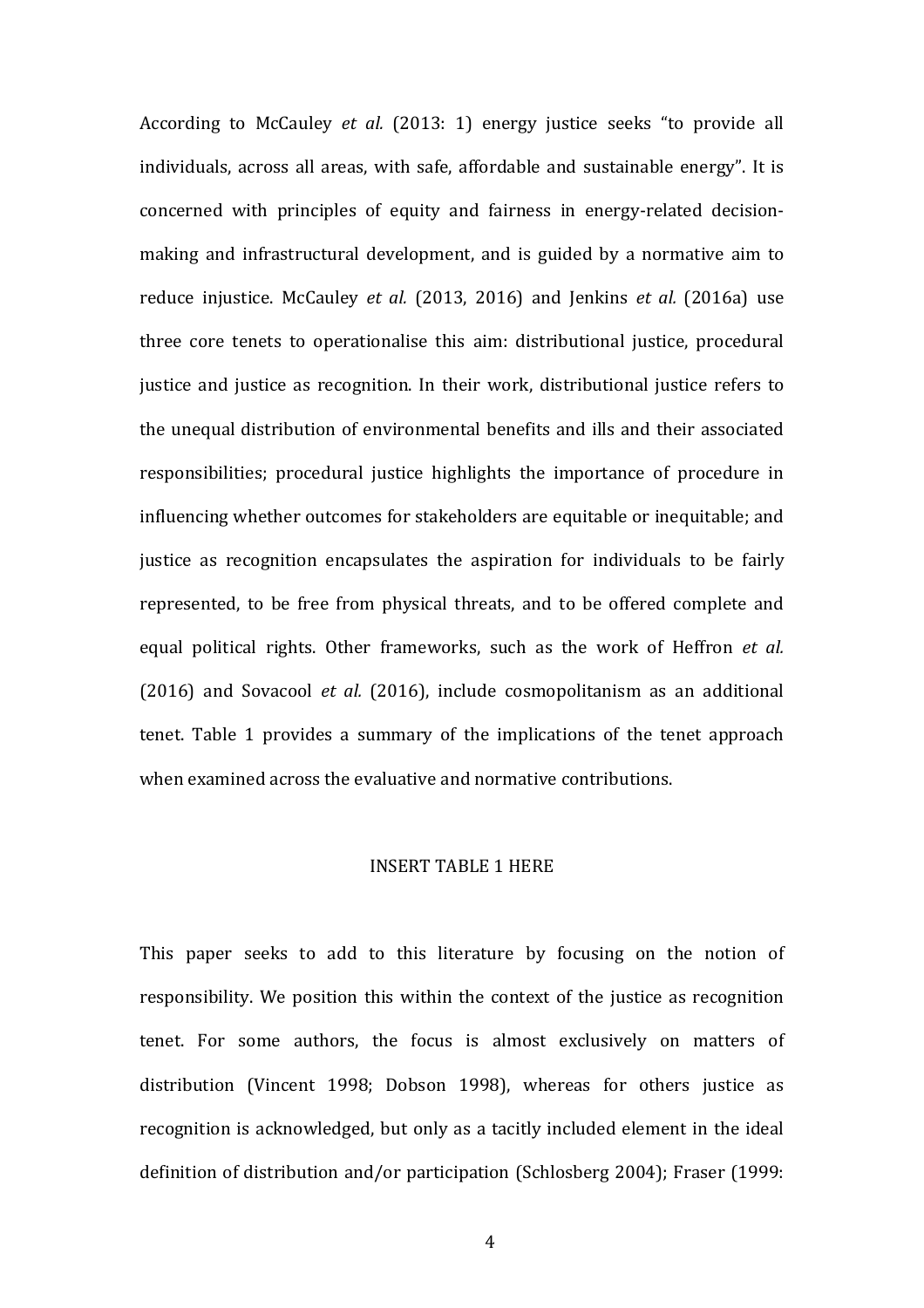98) highlights that some perceive it to be a "false consciousness", and a hindrance to the pursuit of social justice. However, following both Fraser (1999, 2001, 2009, 2014) and Young (2011), and in keeping with McCauley *et al.*  $(2013)$ , this paper affirms justice as recognition as the third tenet and argues that it provides a key role in identifying not only who is affected by energy justice, but also who is *responsible* for that justice.

The energy justice literature has not fully explored who is responsible for energy justice and/or its remediation. This is an aspect of justice that is prominent in environmental and climate justice debates (see Bulkeley *et al.* 2013, 2014; Barrett  $2013$ , 2014), and was thrust to prominence by the works of Iris Young  $(2004; 2006; 2008; 2010; 2011)$ . In the environmental justice literature responsibility is acknowledged as a key principle, particularly in relation to future generations (Reese and Jacob 2015; Syme et al. 2014; and Grineski et al. 2012). In this context, both Reese and Jacob (2015) and Syme et al.  $(2014)$  note that justice appraisals represent a moral basis of behaviour for environmental protection. The same is true of the climate justice movement, where "common but differentiated responsibilities" underpin international negotiations (Shaw 2016: 512; UNFCCC 1992) and represent a key theme in the literature. In both cases, recognising the needs or existence of particular groups is entangled with a need to identify who is responsible for enacting just actions towards them. This paper expands this exploration into the energy justice literature and argues for a focus not only on questions of "justice for whom?", as is typically the case, but also on "justice by whom?".

Sovacool *et al.* (2016: 1) offer one approach to responsibility within energy justice literature when they state that "an important dimension to justice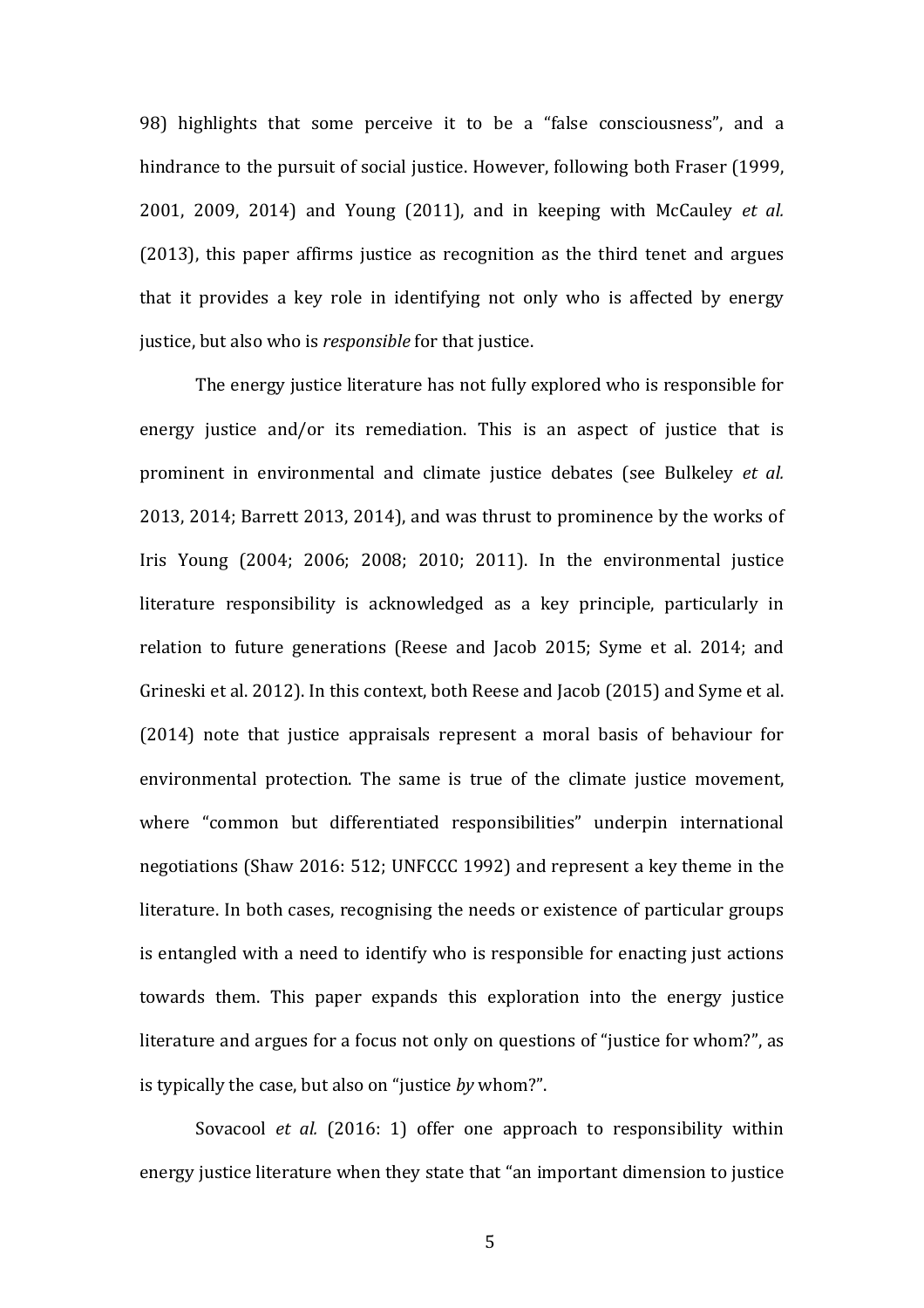goes beyond concepts and analysis to decisions and thus decision-making, including policy-makers and regulators ordinary students, jurists, homeowners, businesspersons, investors, and consumers". Heffron and McCauley (2017) refer to this approach as placing responsibility as a key applied principle for enacting energy justice. This approach highlights that we *all* bear the burden of creating energy justice, even when we make the most mundane energy choices such as turning on a light switch. This also builds upon Young  $(2011)$  who points to the dispersion of responsibility throughout society compared with previously individualised incarnations which focused only on the family unit. However, these statements do not engage with the power differentials in each group, their awareness of the challenges, or their range of capabilities.

We argue that if the purposes of energy justice are to serve as an analytical tool and move beyond academic discourse, as has been suggested by Heffron *et al.* (2015), Sovacool and Dworkin (2015), Sovacool *et al.* (2014) and Jenkins *et al.* (2016b), then in the context of this discussion it must sufficiently "politicise" its focus to avoid naivety in expecting responsibility where it is not in practice assumed. Indeed, we recognise in line with Young (2011) that if structural injustices are to be tackled, models of responsibility must transition from an individualised family-based focus to collective cosmopolitan incarnations where individuals recognise their connections beyond their immediate family setting. Thus, this research focuses on understanding when groups are perceived to be responsible for and are capable of directly tackling energy injustices. We present below the interpretations of NGOs, companies, and government towards responsibility. Before analysing the results, we outline our methodological approach. We note here that there is insufficient space to cover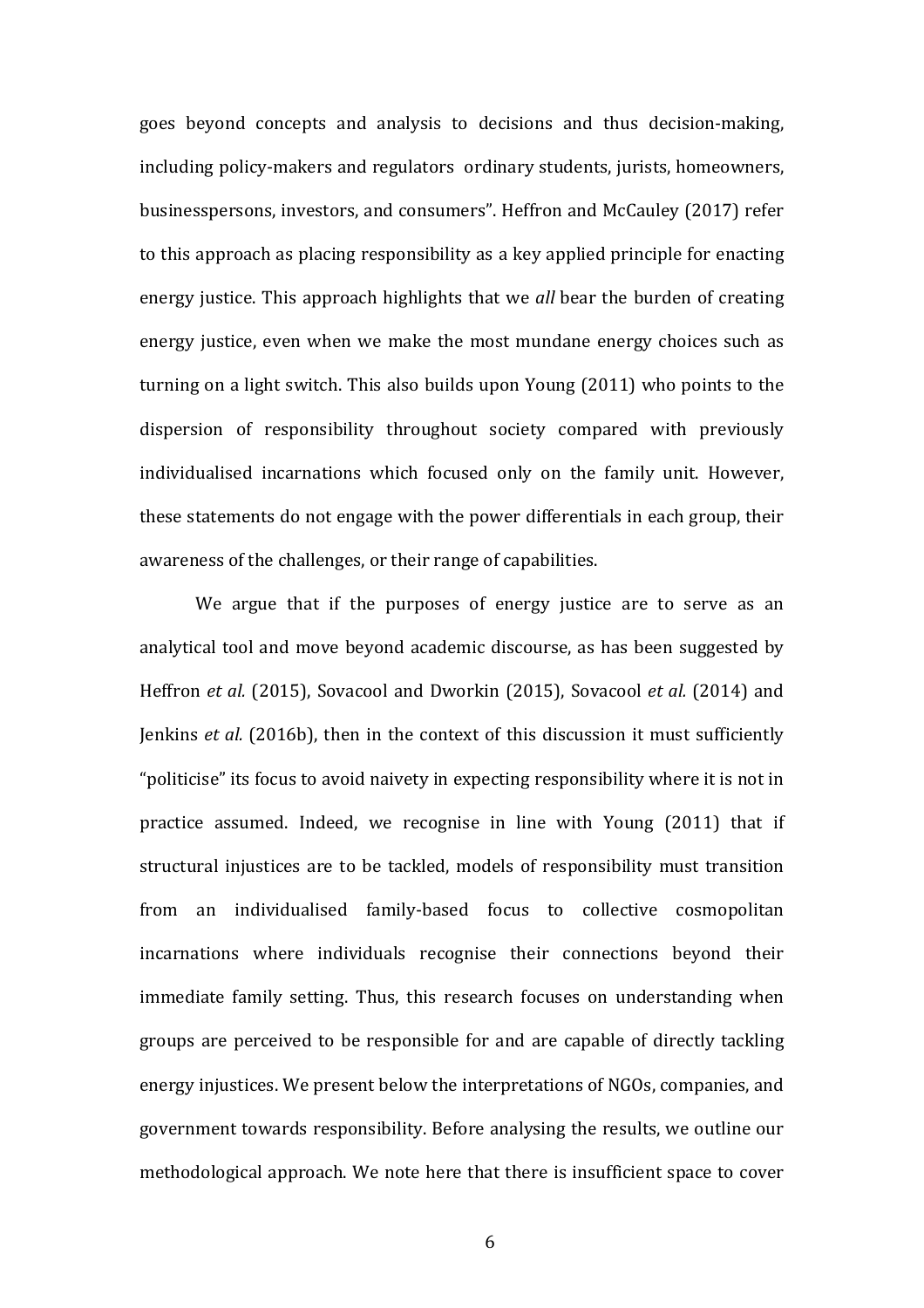the background of nuclear policy or ethical issues of nuclear in general. Although we concentrate on the Hinkley Point complex, we use this only as an initial exploratory case study and as a lens to explore this issue.

## **3. Research Design**

This section outlines the key components of the research design. We provide, firstly, some key background information on the case study, Hinkley Point, in order to give context to our findings; Hinkley Point was the case study where the issue of responsibility arose the most in our interview data. The mechanism for research data collection and analysis is then detailed before covering the results in the next section.

## **3.1 Case Selection: The Hinkley Point Nuclear Complex**

The Hinkley Point Complex in the West Somerset District of the County of Somerset, South West England, comprises two reactor facilities: Hinkley Point A, which is undergoing decommissioning, and the currently operational Hinkley Point B. Both sites are adjacent to the building works for the first of the UK's proposed new reactors, Hinkley Point C. The first public inquiry into the construction of Hinkley Point C took place between 1988 and 1989. However, under consideration at the same time as the "dash for gas", and suffering unfavourable economics following the privatisation of the electricity sector, a new reactor was never constructed (Johnstone 2014). Yet despite this initial failure, the Government White Paper "The Energy Challenge: Energy Review Report 2006" (DTI 2006) rekindled the concept.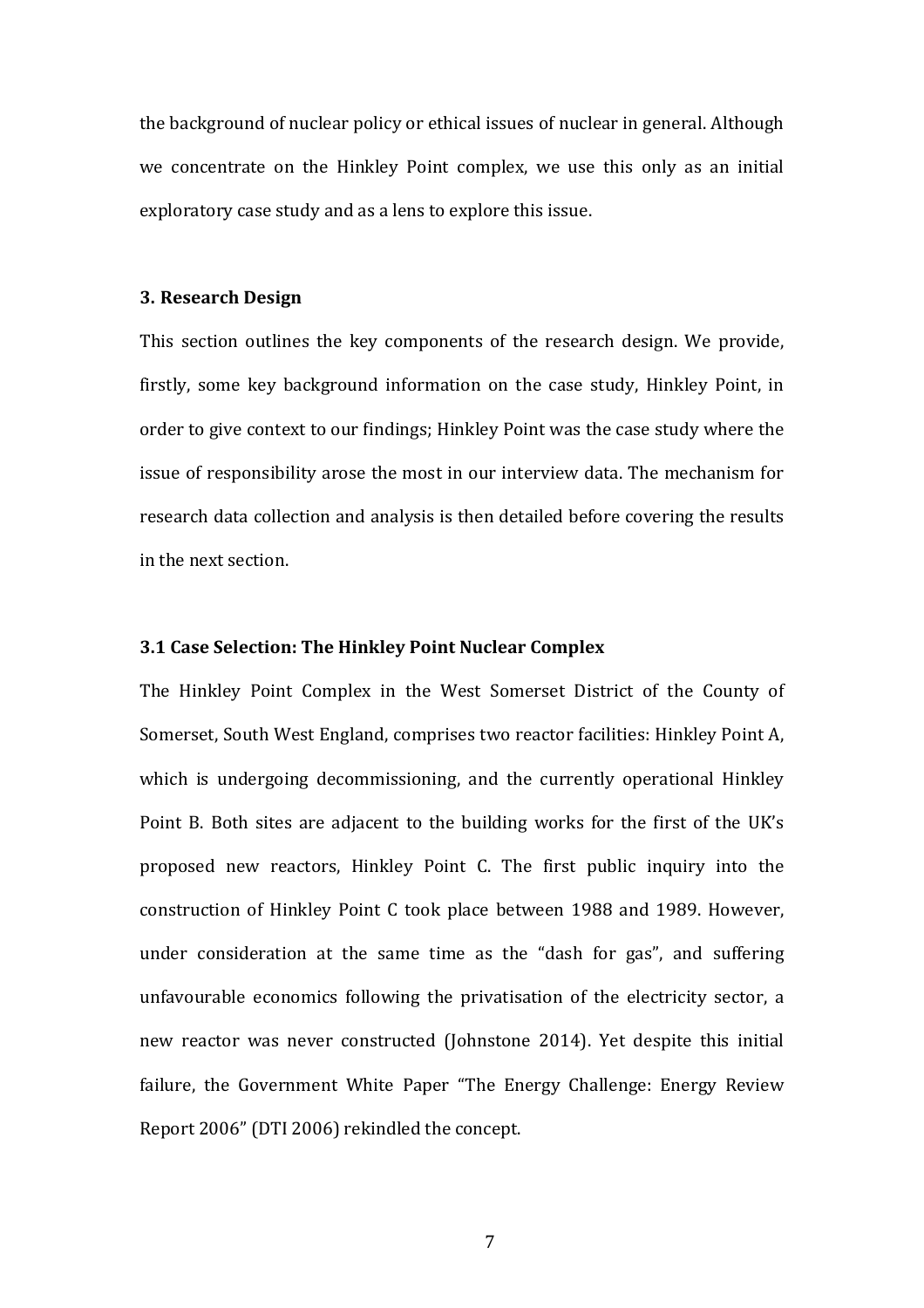Through a Strategic Site Assessment process in 2008, 11 potential areas for new reactors were identified, three on green-field sites and eight at the location of pre-existing facilities (Thomas 2016). During this process, Hinkley Point was put forward as a potential site by EDF, and following extensive consultation was selected in 2013 (EA 2013). EDF's rationale for the site selection was that there had been a nuclear power station operating at Hinkley Point since 1965, and consequently that the local community was familiar with the technology and the employment opportunities it can offer (EDF 2009a). The initial public engagement around the facility had taken place both as local and national consultations (Johnstone 2014). Taylor (2016: 166) notes that in contrast to the initial opposition against the facility in the 1980s, "the prospect of a new nuclear power station attracted only muted criticism, mainly in respect of the construction works and new transmission cables".

Plans for the site include the construction of two European Pressure Reactors (EPRs - also known as Evolutionary Power Reactors) and associated facilities, which a 2006 White Paper initially expected would come online by 2023 and be operated by a multinational consortium led by EDF (DTI 2006; EDF 2009b; Černoch and Zapletalová 2015). The preparations for Hinkley Point C began in 2014 (Černoch and Zapletalová 2015), sparking fresh debate about the necessity and environmental and social implications of nuclear power. Indeed, the Hinkley Point C project has faced critiques including, but not limited to, concern over state-aid inquiries, the formation of a finance consortium or lack thereof, loan guarantees, the collapse and refinancing of Areva, and reactor vessel design faults following issues in the construction of a sister facility  $-$  the Flamanville reactor in France (Thomas 2016). Nuttall and Earp (2014) add that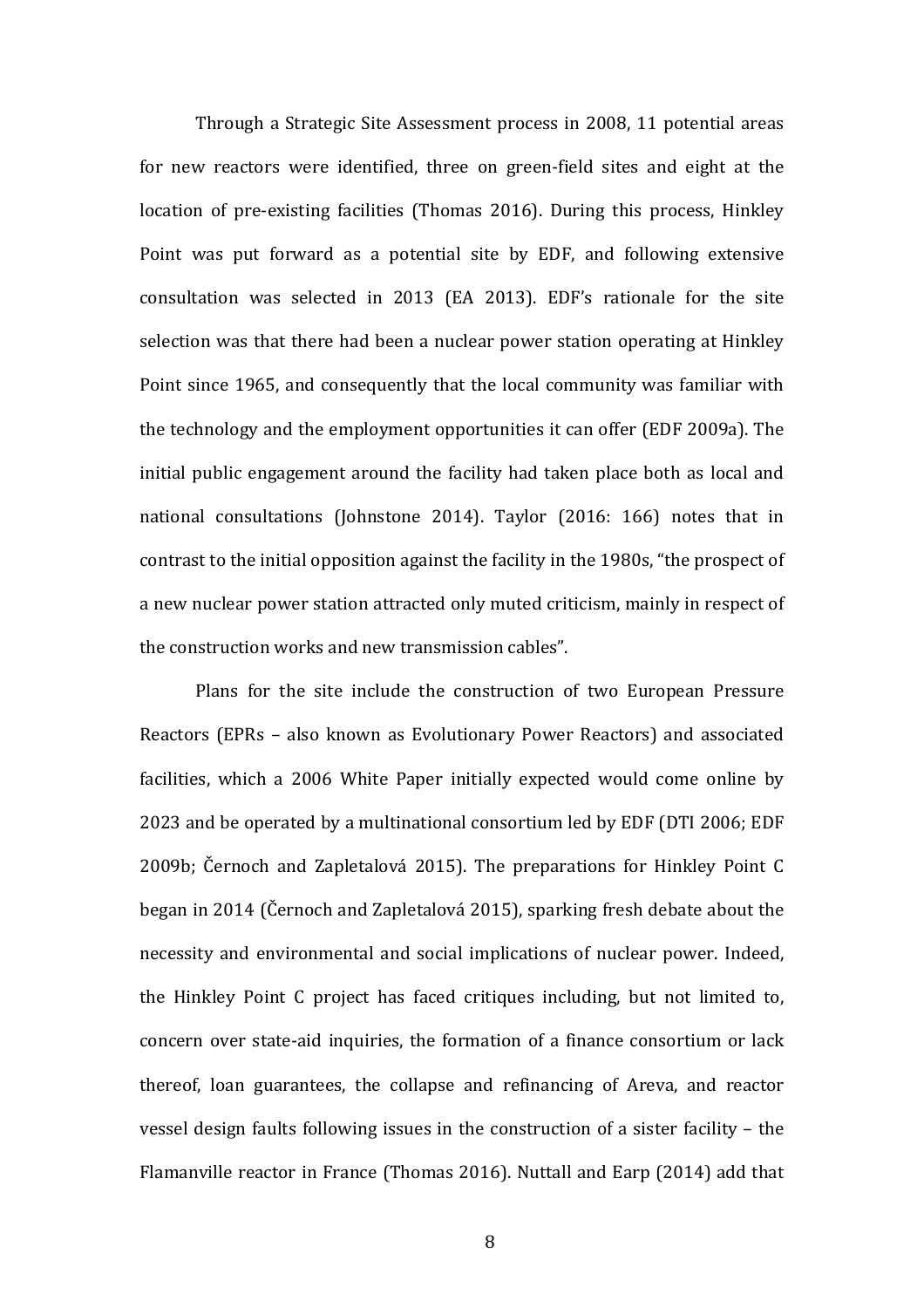further hindrances included the global financial crisis of 2008 and 2009 and the Fukushima Daiichi accident in Japan in 2011. Despite extensive ground preparation and the commencement of construction work, there is currently no indication of when construction might be completed, and the project is running behind time and over cost.

## *3.2 Data Collection and Analysis*

This research used interviews as the core method, in line with other studies on nuclear new build (see Heffron 2013; Jasper 1990; Hecht 1998, 2009, RAE 2010) and nuclear energy policy (Stoler 1985, Morone and Woodhouse 1989, Perin 2005, Rehner and McCauley 2016). The sample of interview participants comprised members of the NGO and policy elite, reflecting the study's primary focus on energy justice as a mode of policy critique. Elites are recognised as groups or individuals holding comparatively more power, privilege and political influence than lay populations. Respondents were both elite and expert. We sampled representatives from the most prominent NGO and policy groups engaged with the research case study.

For the purposes of this work, NGOs are defined in line with Lewis (2014: 3) as "third sector" not-for-profit organisations concerned with addressing problems of global poverty and social justice'. Lewis identifies that these groups are normally linked with the concept of charity, while others give them more political motivations as "civil society organisations", groups of organised citizens independent from the government or business sectors. This distinction justifies their treatment as a separate sample group from policy respondents. Policy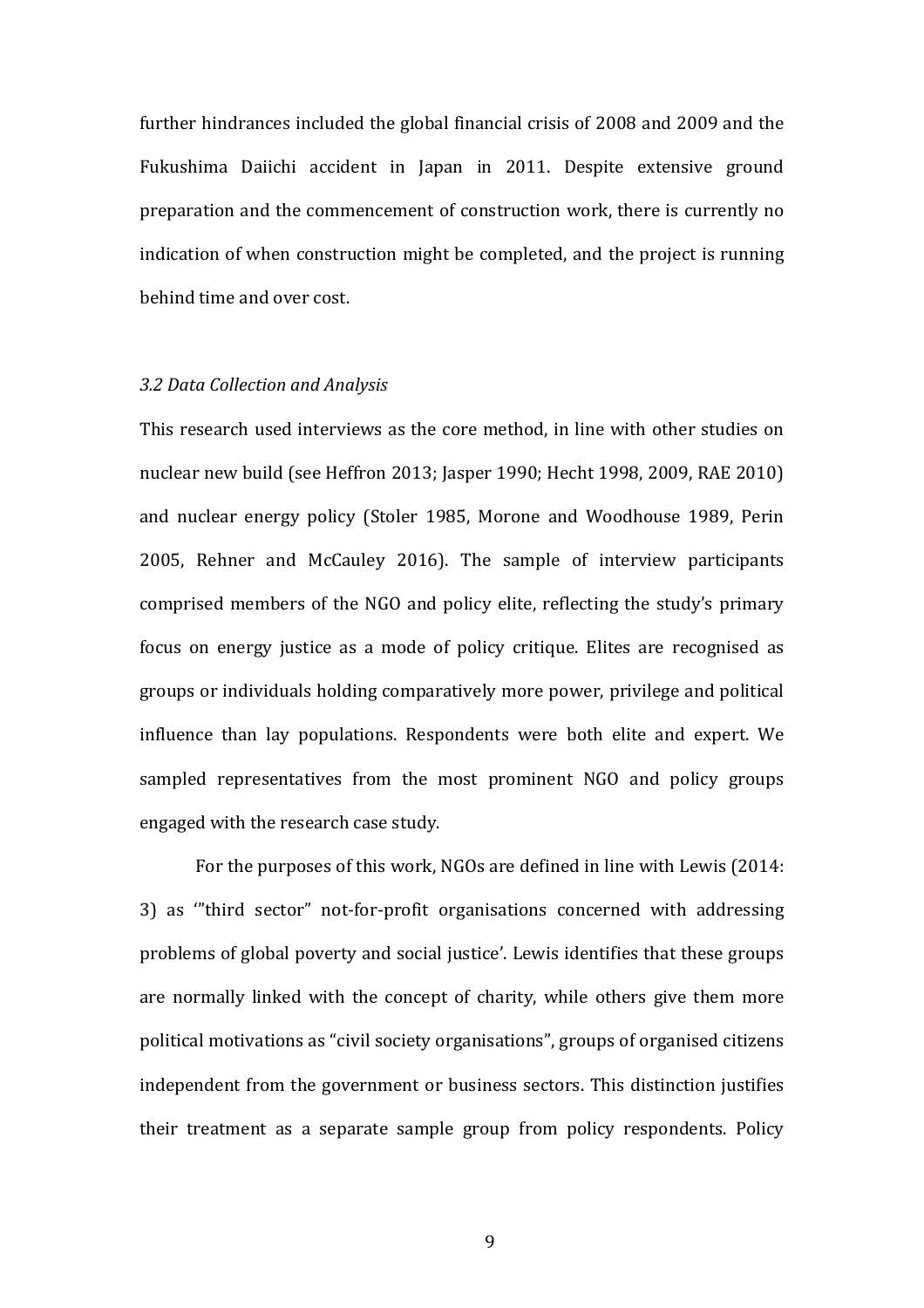respondents comprise a grouping of elite participants from industry, government, regulators and academia.

Data were obtained via 26 semi-structured, oral history interviews, taking place between  $1^{st}$  November 2014 and  $1^{st}$  January 2016. Interview questions were constructed in the light of the preliminary readings, the research rationale, and the research question. Participants were sampled through direct snowballing, where individuals were contacted directly and, either following interview or a decline to participate, were asked to recommend other appropriate participants (Lewis-Beck *et al.* 2004). During the snowballing process 56 individuals and organisations were contacted with invitations to participate in the research. Those who did not participate cited a range of reasons, including unavailability and conflicts of interest.

Our aim was to provide a robust account of the contours of extant discourses (McDonald 2013). We recognised that this approach tends to generate perspectives similar to those of the person recommending other interviewees. However, given the sensitive nature of the nuclear industry and organisations involved, this was determined to be the best means of accessing interviews. The views of participants are not taken to represent their associated organisations or peers, and to protect the identities of the respondents all names and positions have been removed and the attributions randomised. Appendix 1 is a list of organisations used in this research, in a randomised order.

The themes presented in the results section below were derived from both top-down coding based on the research questions and literature, and bottom-up coding derived from the interview transcripts, an approach similar to that used by Heffron  $(2013)$ . Once transcribed and collated the interview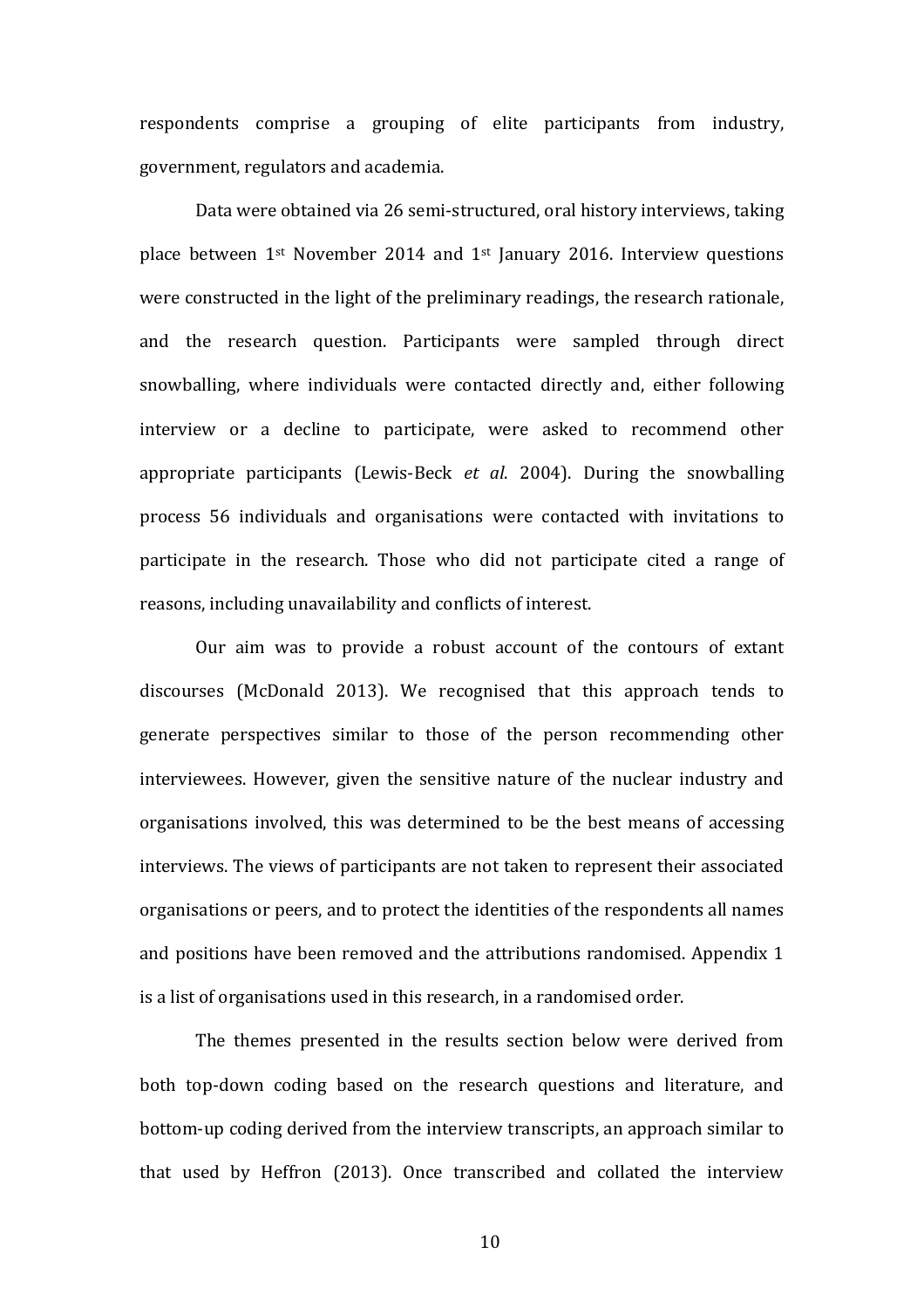transcripts were systematically coded and analysed using NVivo. Following Thomas and Harden  $(2008: 8)$ , the process comprised three stages,  $(1)$  the free line-by-line coding of data sources,  $(2)$  the organisation of these "free codes" into "descriptive" themes, and (3) the development of "analytical" themes, which form the basis of the results presented. More specifically, during the first phase of top-down coding using NVivo, excerpts, quotations and passages were coded into themes conforming to the interview question framework, focussing on distributional justice, justice as recognition and procedural justice. Following explorations of similarities and differences between the emergent codes, new group codes were then created that captured the meanings of information within them. The themes represent common threads of discussion and topics of concern raised by the interview participants. This bottom-up process allowed identification of new details from the interviews.

The quotes presented in the results section have been selected as indicative representations of the discussions within the theme of responsibility. We note here that our aim is not to substantiate the truth of the information contained within these quotes, but to accurately and impartially report on interviewee discourses and their perceptions of energy justice. Given that developments are changing so rapidly around the proposed Hinkley Point C, this research takes  $1<sup>st</sup>$  January 2016 as a cut-off point.

#### **4. Results**

We now focus on the main results of this investigation: interviewee answers to the question "justice by whom?". Across the two sample groups, NGO and policy, there was recognition that although all actors play some role in the provision of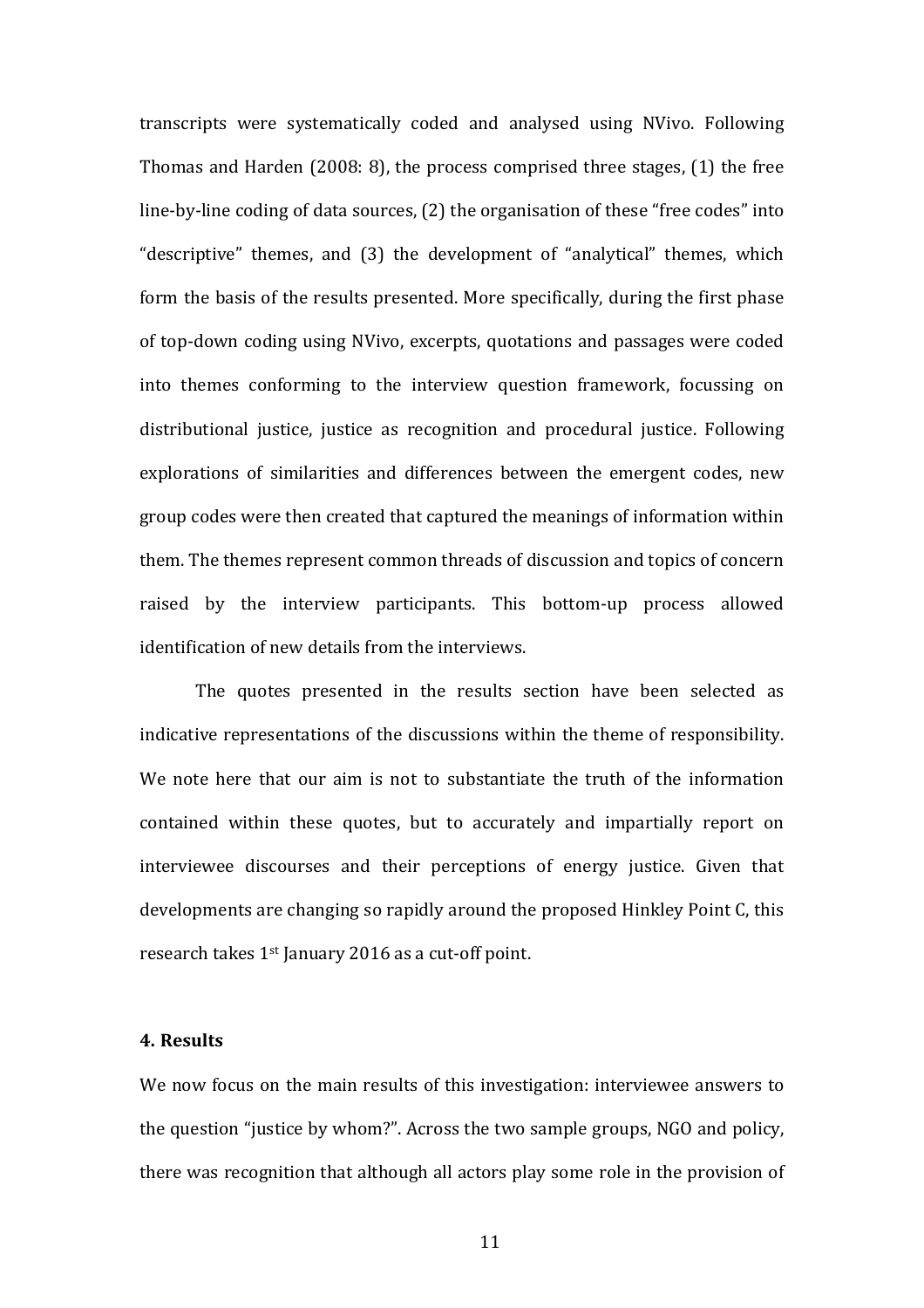energy justice, industry and policy bodies carry the majority of the responsibility for the justice concerns raised by interviewees. Illustrative examples are provided in the following paragraphs. The results reflect both evaluative and normative examinations as respondents were asked to describe (1) who *is* responsible (evaluative) and (2) who *ought to be* responsible (normative). Within their answers respondents reflected both on their own responsibilities and on those of others, acknowledging therefore that all groups represented in this research study are involved in both the production and continuation of energy justice.

## *4.1 NGO perceptions of responsibility*

We begin with an assessment of NGO respondents' responses to the question "who is responsible for the provision of energy justice in the case of Hinkley Point?". From both an evaluative and normative perspective, interviewees allocated most of the responsibility to the government, as well as to other policy organisations. In comparison to non-NGO organisations, there was an evident lack of self-reflection. An anti-nuclear campaigner (interview 7) reflected on the responsibility of external industry and policy groups, representing a focus on "people at the top". For that respondent this included EDF workers, the now defunct government Department for Energy and Climate Change (DECC), the Office for Nuclear Regulation (ONR), and the Chancellor of the Exchequer. The interviewee expressed the view that these groups and individuals should be questioning whether investing in Hinkley Point C is sensible or not, and was adamant that it was not. Government oversight was not in the interviewee's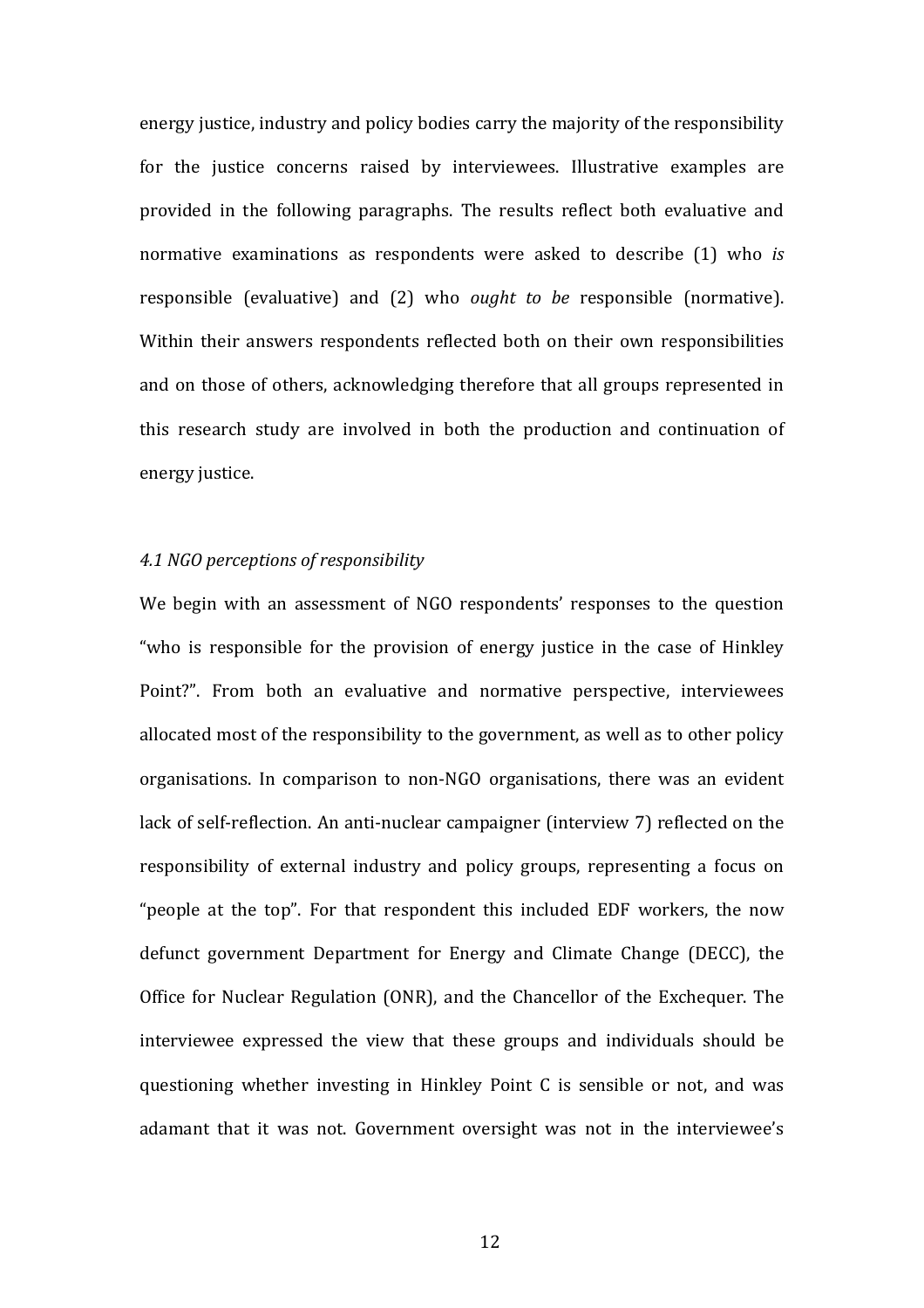opinion being performed well. These types of view were consistent across the NGO community.

Restating the importance of the DECC and the ONR in decision-making around Hinkley Point, a separate NGO respondent (interview 13), not only highlighted the influential role of government employees, but questioned their suitability for having a consultative role at all. They noted in particular that when their organisation attended DECC and ONR meetings, a large contingent of the DECC representatives appeared to be "recent graduates from Oxford and Cambridge". Given their apparent youth, the respondent believed that they lacked historical awareness and experience  $-$  including knowledge of the 1988 Hinkley Point C inquiry and the 1976 Flowers Report. In their view, without a working oral history and information being passed on, they believed that the representatives were not able to adequately address the questions that they were being asked. Thus, despite their apparent authority and responsibility in enacting just outcomes, they were unable to fulfil their role.

There was also a feeling among NGO respondents that questions around responsibility were made more complex by a severe lack of transparency. A member (interview 3) of an anti-nuclear campaign group highlighted the difficulty of identifying who was ultimately responsible:

*"You cannot say who, because we have structured our society in ways and we have put procedures in place that perpetuate this and all the other stuff that we are getting completely wrong".*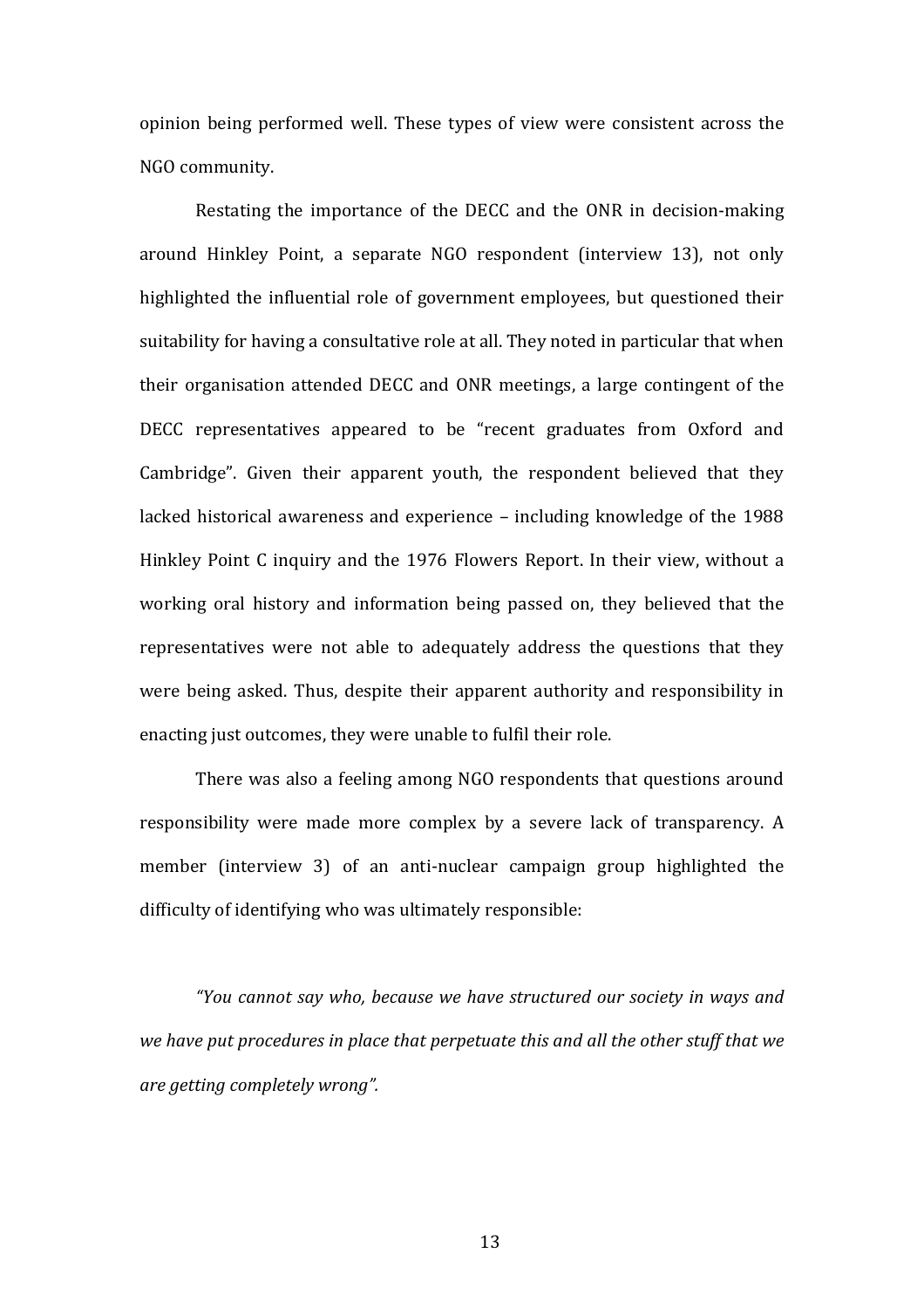The interviewee concluded that whilst the government might be described as being ultimately responsible, the government is hard to define, is constantly evolving, and as the respondent articulated above, may be ineffective. Thus, the opaque myriad of decision makers hid who was currently responsible. They also added that "companies come and go and EDF probably would not exist in 150 years" (interview 3). This discussion pointed towards a *long-term* focus on government, rather than on companies. Private businesses were looked upon as temporarily involved in profit making without having a long-term buy-in to any consequences. Government was therefore positioned as the actor who "should" be responsible, even if the definition of it was elusive.

In addition to the predominant focus on government, there were also some instances where self-reflection was evident. NGO respondents also discussed their own on-going responsibility given their assumed role in commenting on operations at the Hinkley Point site. An NGO member stated that part of what makes her continue to work on the nuclear issue was her own sense of responsibility to both wider society and "to her children and as yet unborn grandchildren" (interview 9). Further, a different respondent (interview 4) pointed out that, historically, NGOs were paid to make such contributions, raising the example of when Greenpeace was employed during the 1988 inquiry. Building the case for the role of NGOs further, another respondent (interview 2) drew on personal experiences of the latest Hinkley Point inquiry which gave them the impression that: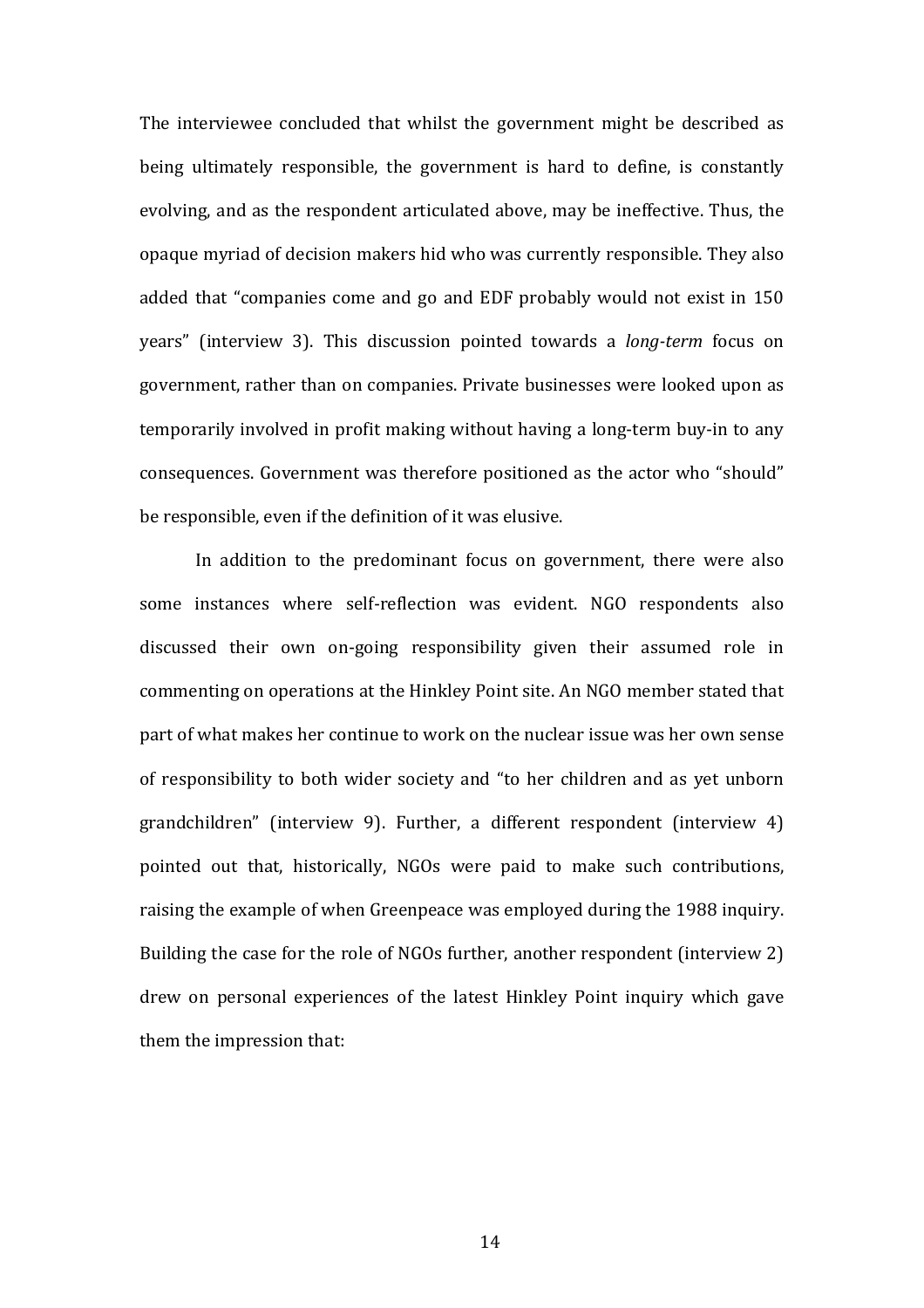*"(T)he people who were making the decisions were relying on groups like*  us, and other NGOs presumably, to point things out to them so that they could *investigate it a bit further".* 

However, the respondent did reflect negatively on whether that was appropriate, commenting that at the time they thought;

"Wow, this is worrying because I have only been involved with this for a *little time and they are actually going to look at what my comments are to decide on* what they are looking at".

Here, where responsibility was given it was received somewhat uncomfortably.

### *4.2 Non-NGO perceptions on responsibility*

Policy groups were also asked to explicitly attribute responsibility for the enactment of energy justice. The data pointed towards a similar observation to that found in the NGO interviews. The government, companies and regulators are the primary subjects of responsibility  $-$  and indeed they were aware of this. This meant that self-reflection was more evident among non-NGO groups. They differed from the NGO interpretations, however, with regards to the perceived lack of transparency and the long-term responsibility held by government. One respondent (interview 15) suggested that since the privatisation of the energy sector the responsibility for energy justice has been "shared between the industry and the government". This is based on the ideas that, firstly, the industry wants to make money from new developments, therefore it is in their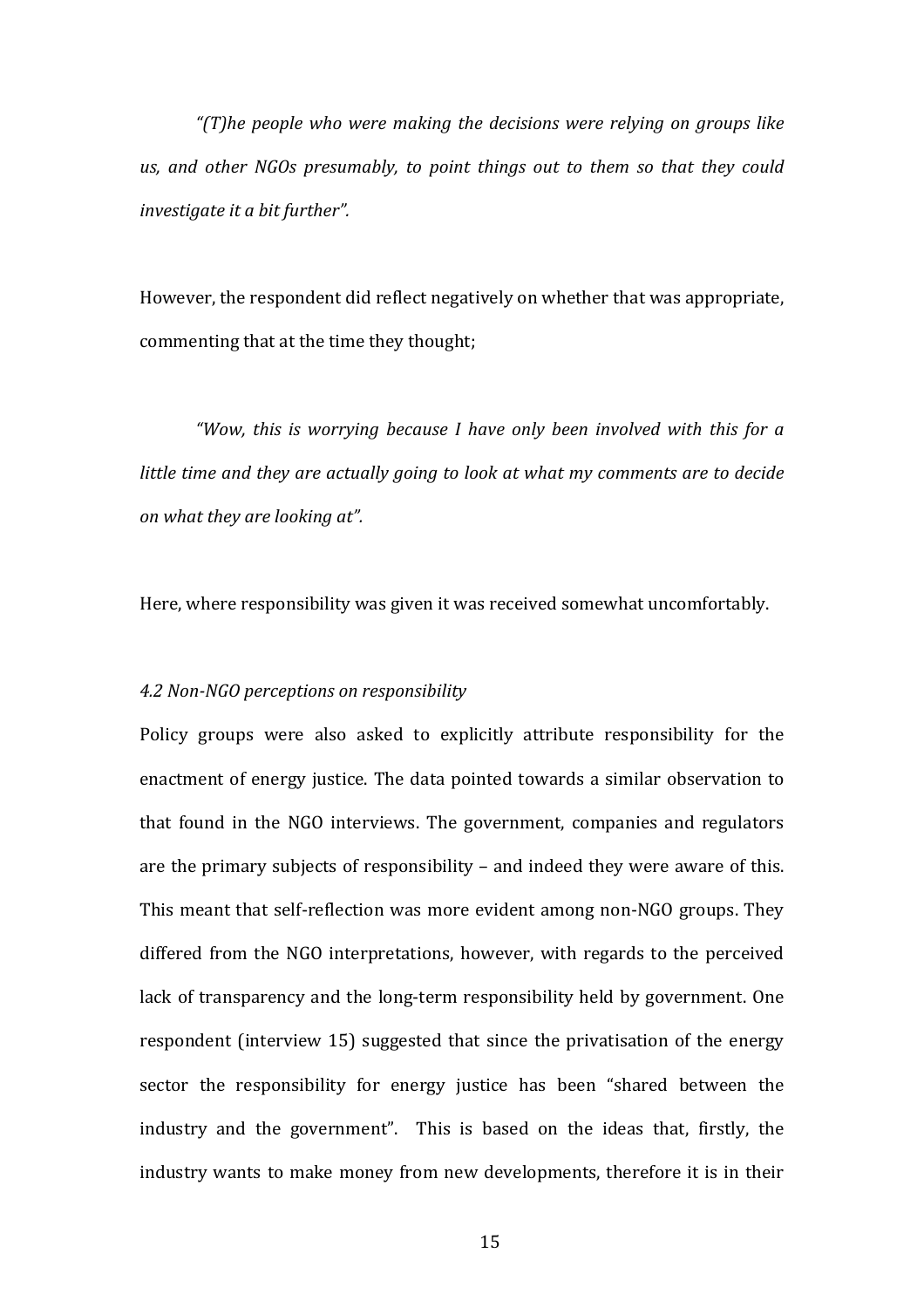interests to ensure that they can do so, and secondly, that the government wants to ensure continuity of supply for its citizens. Responsibility was attributed to regulators and site developers as an outcome of government procedures.

A more nuanced sense of responsibility is evident in so far as each of the policy actors – government, business and regulators – all have different types of responsibility which drives a sense of due process. A representative (interview 16) from an energy company stated, for example, that following the reviews on their planning application they must prove an understanding of all issues and undertake appropriate checks. In this regard it was their responsibility to ensure due process with oversight from government bodies. The responsibility of a company is, from the interviewee  $(16)$  perspective, to complete all due diligence, whilst the regulator is there to ensure compliance, leaving government to oversee "the bigger picture".

From a government standpoint, interview data pointed towards a sense of broader responsibility – fitting in with the interpretation presented above. Companies and regulators fulfilled legal obligations, whilst the government took responsibility for the overall energy policy landscape and thereby the justice implications of broader energy decisions. One national government representative (interview 25) identified that his overall responsibility was to "provide energy to the national population", who he believed were primarily "concerned with affordable prices". He then outlined government's responsibility to assist business and industry as  $(1)$  "they were reliant on large quantities of base-load energy" and (2) the nuclear industry and associated wider industry groups themselves "created and sustained a broad spectrum of jobs and careers" that could materialise – in this case – as a new fleet of nuclear power stations. In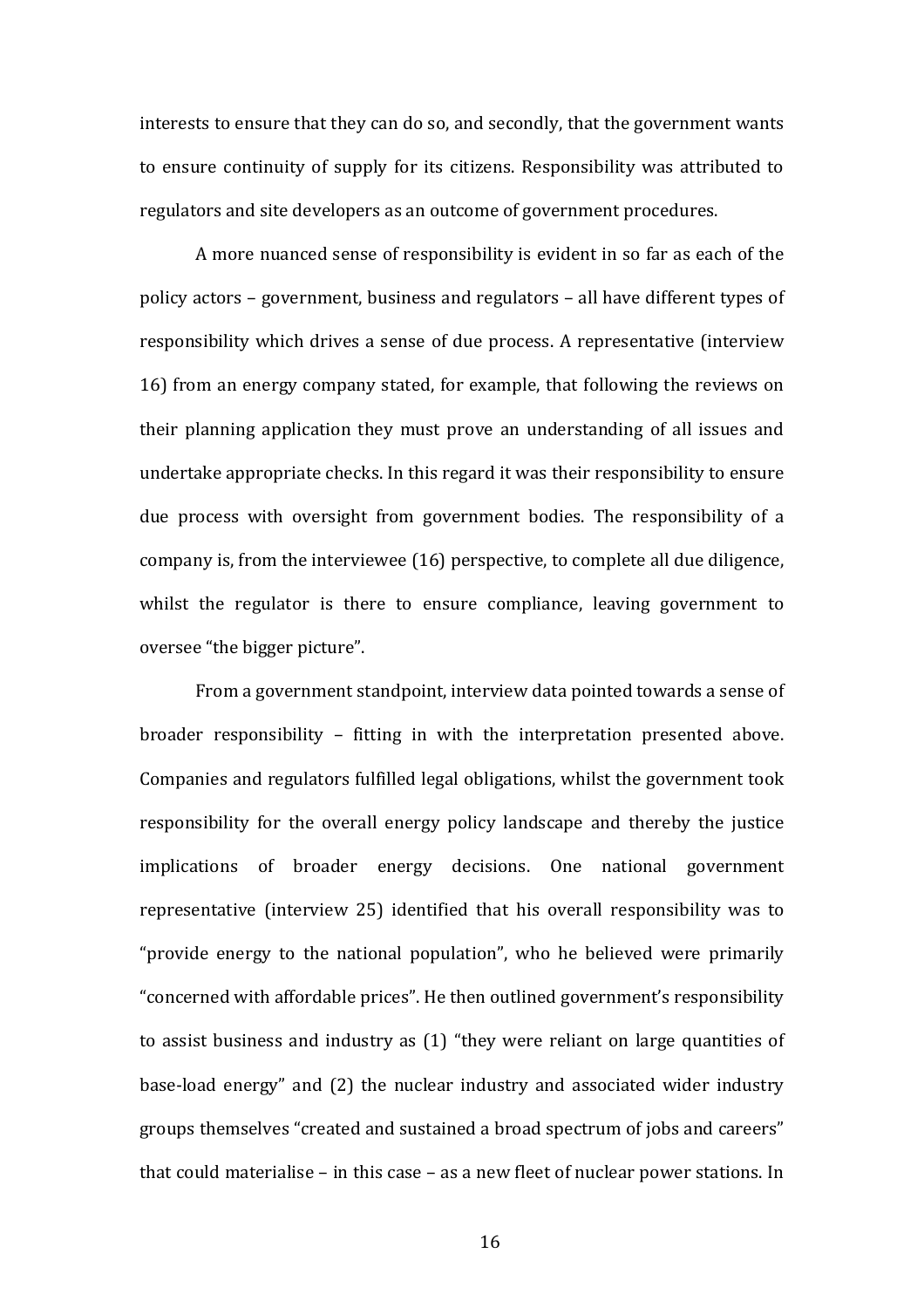this regard, the results demonstrated a sense of dual responsibility to both the citizen and to business. Responsibility for policy elite actors is therefore understood to be a sophisticated process of checks and balances.

Some respondents (interview 20, 25) did refer to a "checks and balances" approach as encouraging a "minimal compliance" mind-set, giving a less positive overview of the drivers of due process. In addition, another policy interview  $(17)$ revealed that, from their perspective:

"If you are EON or RWE or EDF, you are looking to fulfil what you are *obliged to do at the minimum cost to yourself. You should not be surprised when that happens. Their shareholders would be very upset if they were acting with a* social conscience. It is not their fiduciary duty to have social consciences and spend shareholders' money on that".

Policy interviews have therefore revealed a nuanced triple lock (business – regulator - government) approach to responsibility, which is perhaps designed to ensure (only) minimal sense of energy justice. This nuanced approach to responsibility is also apparent from a representative from a local District Council (interview 22). The interviewee gave attention to not only policy groups at the national level, but at the local level too as they discussed the responsibility of local councillors and MPs to serve as a conduit for information provision. It was suggested as an illustration that the role of the Parish Council was to guide local groups, "let them digest the information and with time, develop their own opinions". The interviewee also identified complexities in the jurisdiction of local bodies, as in this case most developments were considered by Sedgemoor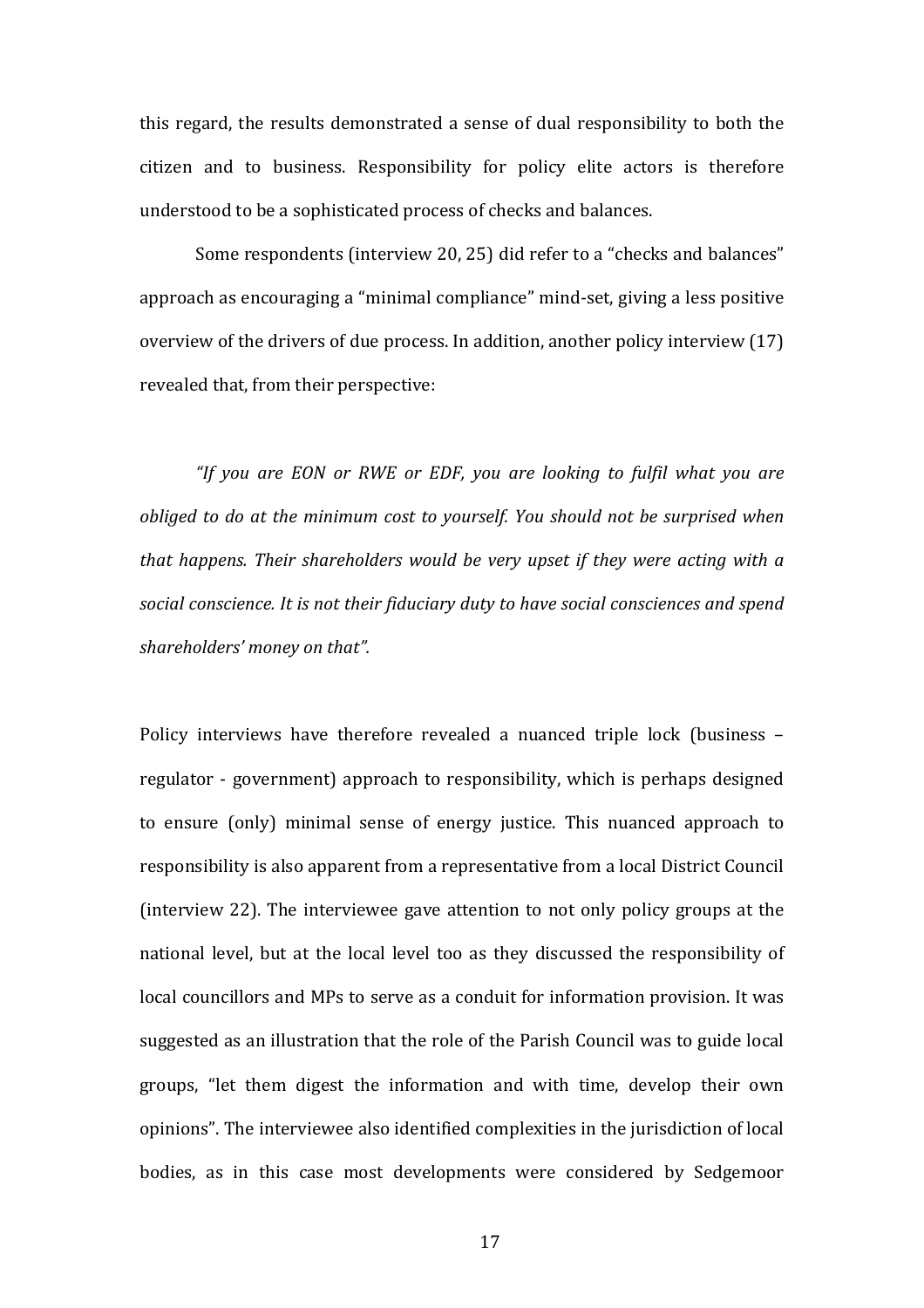District Council despite the fact that the station itself is in West Somerset. This resulted in difficulties in establishing exactly where "local responsibility" lies.

In summary, notions of responsibility are explicitly held by both NGOs and policy elites. This includes, in most instances, responsibility held by government, regulators and companies, but the results uncover some notable differences. NGOs allocate current responsibility to government and companies, whilst placing a significantly higher focus on government over the long-term. Policy elite actors allocate responsibility to a complex system of multi-level checks and balances in decision-making. We discuss the implications of these findings in the next section.

# **5. Discussion**

Articulations of "justice by whom?" emphasised that for both NGOs and non-NGOs, government, regulators and industry hold a greater degree of responsibility for the provision of energy justice than other actors in the nuclear energy system. This finding contrasts with the social connection model of Young  $(2011)$ , which states that all those who contribute by their actions to structural processes with some unjust outcomes share responsibility for the injustice, and suggests that "structural injustices" remain within nuclear energy policy. Transparency emerges in our study as a key determining factor in how responsibility is allocated. Indeed, in her earlier work, Young alludes to the importance of "increasing (the) transparency of connections" as means to deconstructing structural injustices (Young,  $2004: : 388$ ). This finding carries implications for future energy policy and industry strategy, as society considers not only the need for new, often low-carbon, infrastructure, but also for long-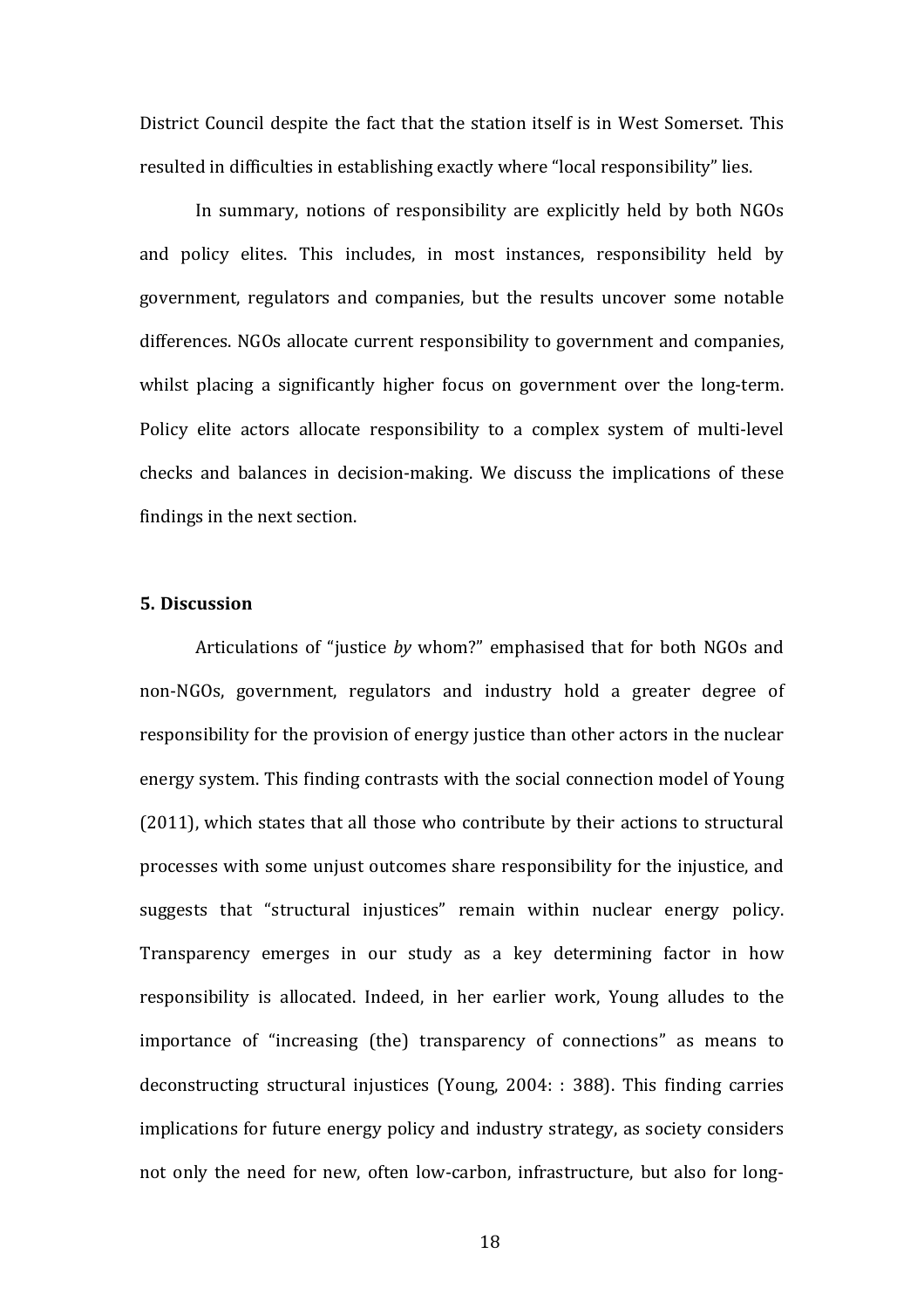term, socially-sensitive energy developments. We argue that nuanced multiscalar and multi-actor systems are more achievable when there is a heightened level of transparency in decision-making, and an acknowledged common responsibility for potential injustices.

#### *5.1 Dispersed versus centralised notions of responsibility*

Interview respondents in our study reflected both on their own responsibilities and on the responsibility of others to varying degrees, acknowledging that all groups represented  $-$  NGOs and policy elites  $-$  are involved in both the production and continuation of energy justice. This reinforces the argument of Sovacool *et al.* (2014: 199) that as each of us participate in the global energy system each of us contributes to energy injustices, because the decisions that we make about which electricity company to patronise, for example, have moral and ethical implications. Furthering this statement, Sovacool *et al.* (2016: 5) later add that contemporary analysts, policymakers and even consumers should reconsider their energy decisions as not only technical, economic or even environmental concerns, but also moral ones.

Yet whilst the results demonstrated a shared opinion that everyone has responsibility for the production of energy justice, they also indicate that government and industry are assumed to carry more. This was a consistent finding; NGO and policy respondents shared the view that certain industry and especially governmental actors held more influence over energy justice outcomes. Government actors included the Secretary of State, former Chancellor of the Exchequer George Osborne, and government bodies such as DECC, the ONR, the Department of Business, the Health Services Commissioner, and the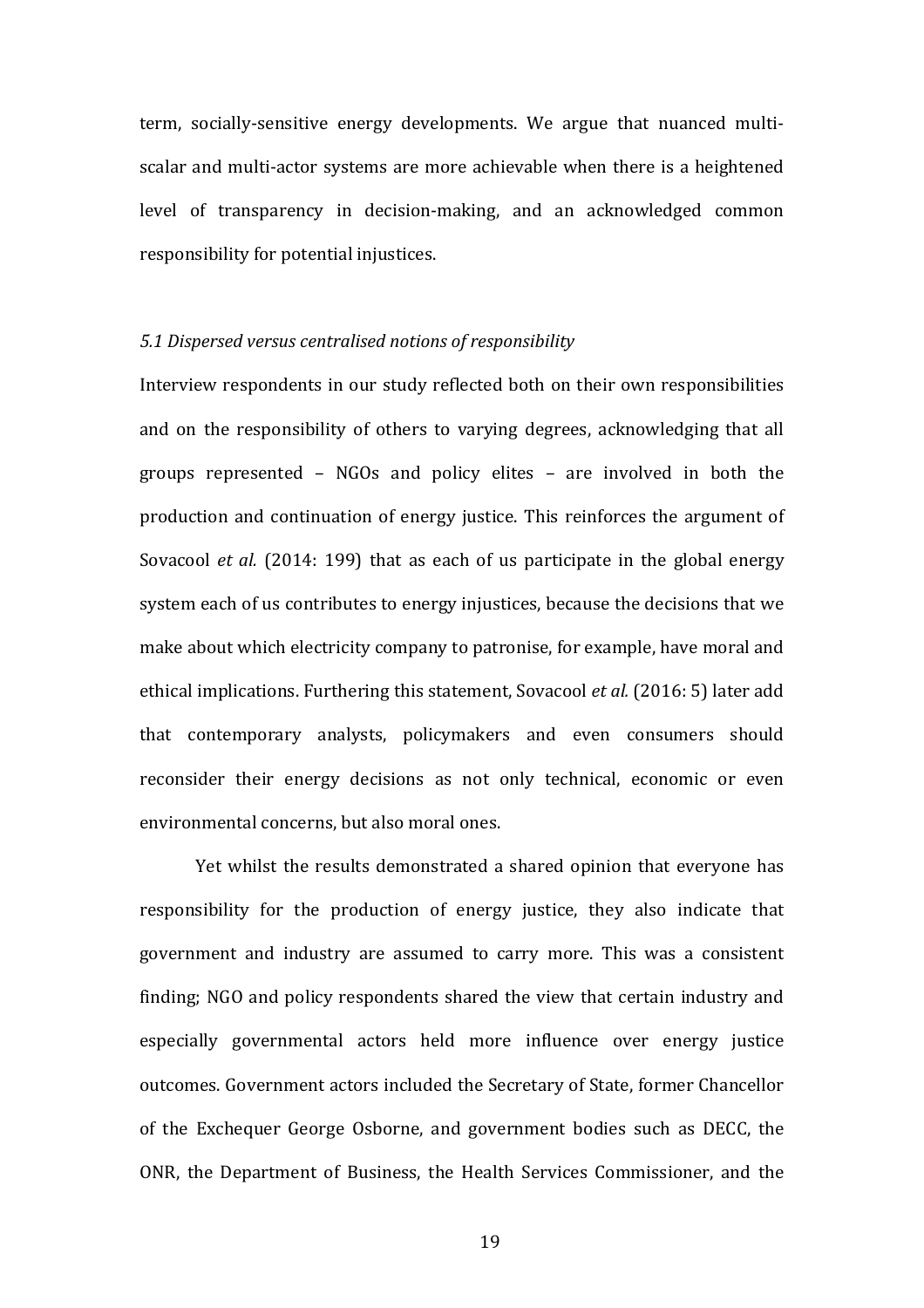Nuclear Installations Inspectorate. Thus, the research findings illustrate that the question is not simply who is responsible for the provision of energy justice, but who has the highest *degree* of responsibility – calling into question the dispersed understandings of responsibility that currently populate energy justice literature. 

Energy justice scholars (Heffron et al. 2016, Jenkins et al. 2016, McCauley et al. 2013, Sovacool and Dworkin 2015) have consistently argued that "we all" have a responsibility to ensure that energy justice is achieved. Our findings suggest that this is possible, but only if "we all" feel empowered with a sense of understanding of who is responsible for what. Damgaard et al. (2017) revealed in their study of biofuels in Nepal that individuals adopted a greater sense of responsibility in producing and consuming energy when they understood how their biofuel energy system worked, and that they had to maintain that system. Our study goes further by suggesting that when parts of society (in this case NGOs) do not feel empowered with a sense of understanding, narrower centralised forms of responsibility emerge – focusing in this case on government.

Sovacool and Dworkin  $(2015: 440)$  recognise that we need to make energy decisions that promote responsibility, including attention to the minimisation of negative externalities or energy-related social and environmental costs. They continue that "this element of energy justice is perhaps the most controversial and complex, as it blends together four somewhat different notions of "responsibility": a responsibility of governments to minimise environmental degradation; a responsibility of industrialised countries responsible for climate change to pay to fix the problem (the so-called "polluter pays principle"); a responsibility of current generations to protect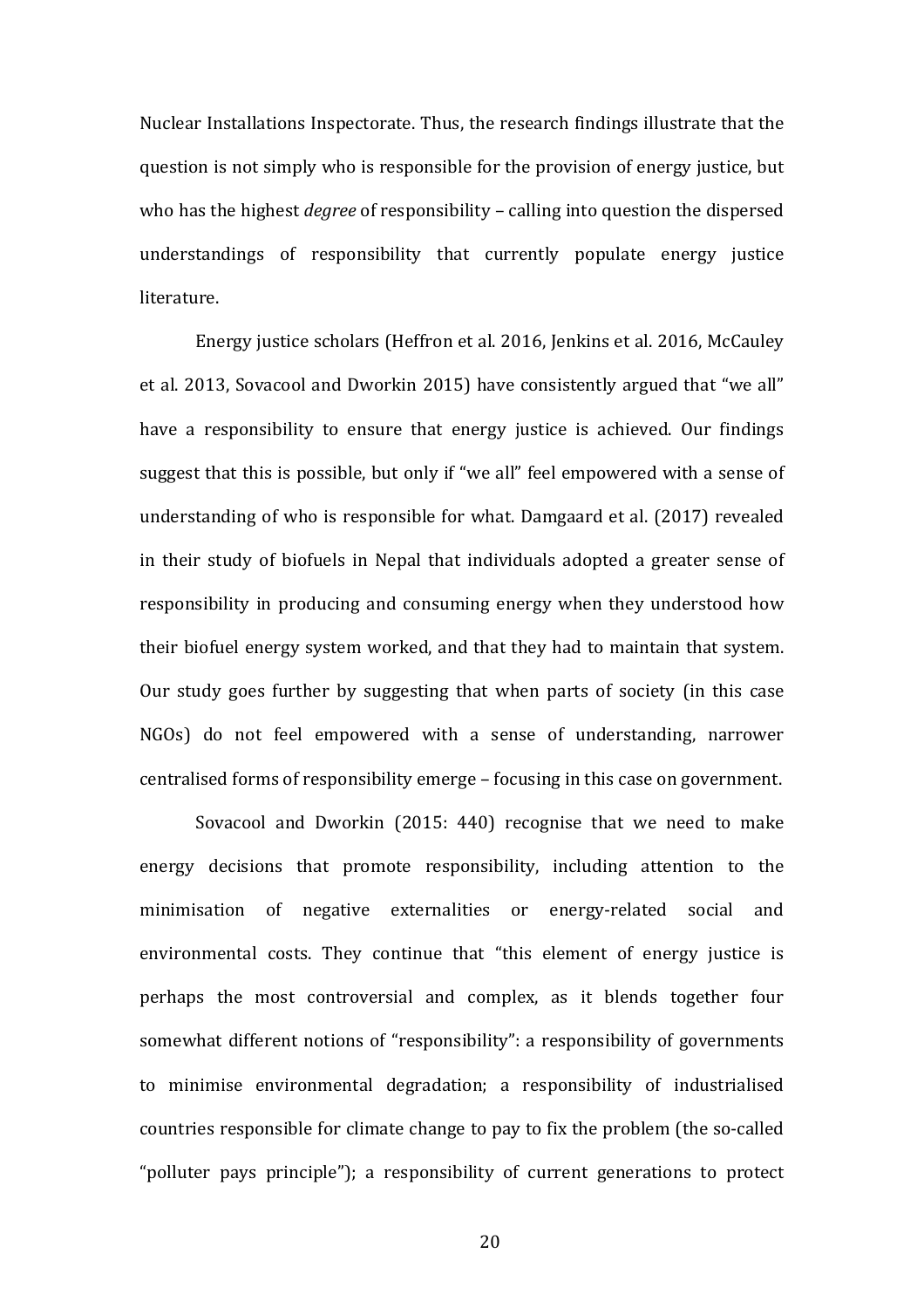future ones; and a responsibility of humans to recognise the intrinsic value of non-human species, all of these adhering to a sort of "environmental ethic". We identify that a shift in attention is required from different instances of responsibility to understanding the individuals and organisations that are attributed responsibility for them.

## *5.2 Transparency as key determinant of models of responsibility*

The ultimate objective of a dispersed collective sense of responsibility, as in Young's social connection model, assumes and requires transparency. In our study, the NGOs' adoption of a largely centralised, narrow government-focused sense of responsibility contrasted with the policy elite approach which prioritised a more nuanced and dispersed, but minimal, view of responsibility. We identify transparency as critical to the adoption of these "models" by the actors in question. In line with Reese and Jacob (2015), a perceived lack of transparency drove a sense of moral anger among NGOs, resulting in our study in a disconnect with other actors such as business or regulators. On the other hand, government, business and regulators all felt empowered with a sense of knowing how the system worked - but they recognised that ultimately this could lead to a financial bottom-line approach.

Nonetheless, in discussing notions of responsibility, both sets of interviewees advanced the typical application of justice as recognition, which has focused on the recipients of benefits or ills only, rather than those who create them. The respondents also highlighted who is perceived to be responsible for remediating injustices, or conversely, ensuring the continuation of just practices. This supports the work of Heffron et al. (2015) who argue a central purpose of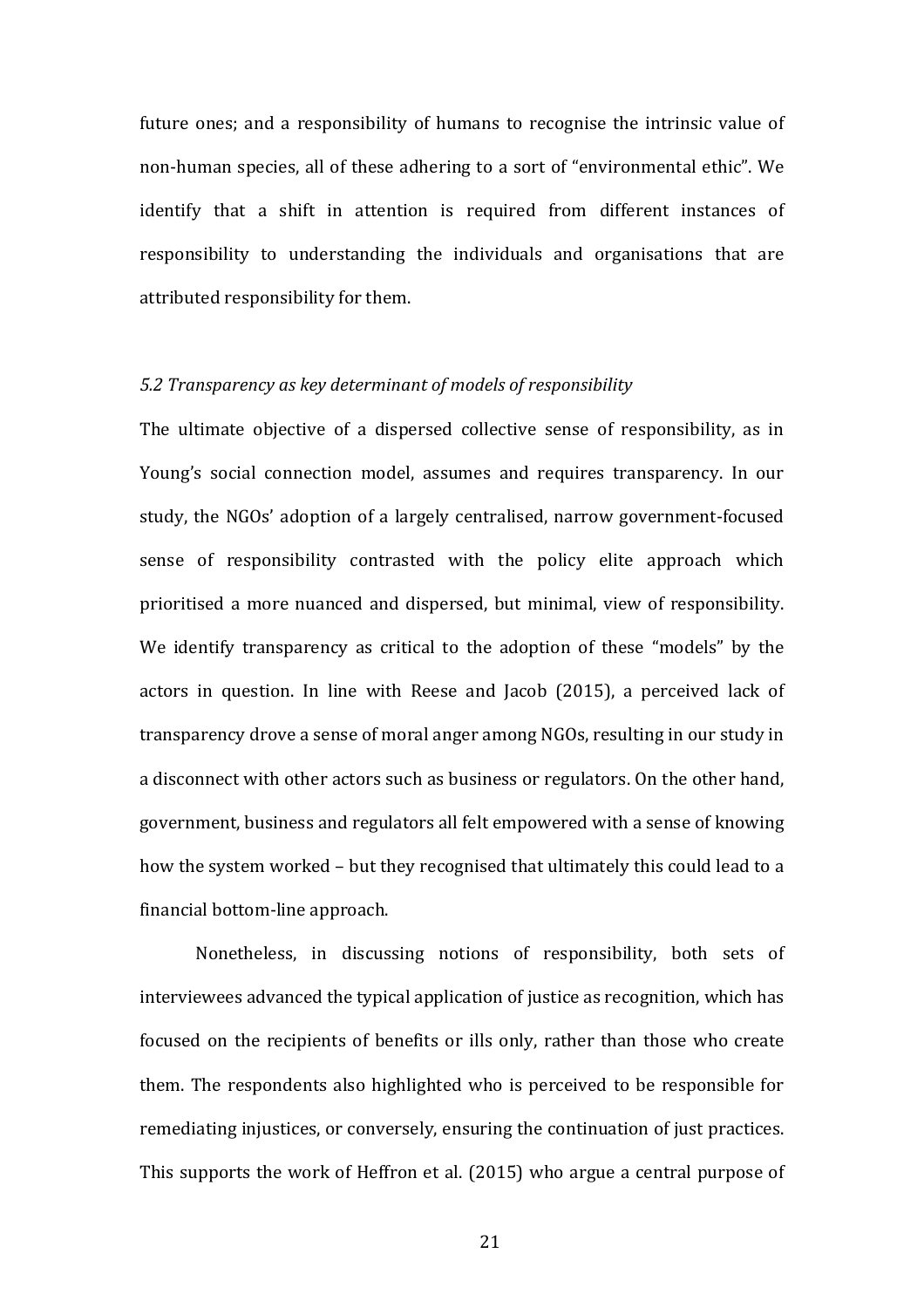energy justice is to identify how practitioners can critically evaluate the impacts of energy policies, and how best they can respond – thus attributing accountability. Simultaneously, however, it raises the questions of who the "practitioners" are, and also the central issue of transparency in defining which roles the practitioners do, and should, play.

#### **6. Conclusions and policy implications**

Our findings are taken to be illustrative and represent only an early exploration of responsibility discourses - an initial platform for development. Future research in this area would benefit from taking more discrete industry and policy stances. This would be possible given a longer research timespan and with stronger pre-existing research networks, both of which are especially important given that the UK nuclear sector is currently highly-studied and politically charged. We conclude, therefore, with some implications of this research for policy, and the potential for future similar investigations.

Although efforts to make energy policy participatory and more transparent through the planning processes are well established, there is a continued need to engage with ideas of energy justice within energy policy to overcome what Markowitz and Shari (2012) identify as a moral vacuum in energy decision-making. The emphasis is on a socially-oriented energy policy cognisant of the energy justice implications  $-$  both positive and negative  $-$  of the energy infrastructure we pursue, and ensuring that transparency is upheld throughout the policy process is critical. In the UK's case, as well as for the other 31 countries currently utilising or pursuing nuclear technology (WNA 2016), this includes continued, detailed attention to the different perceptions of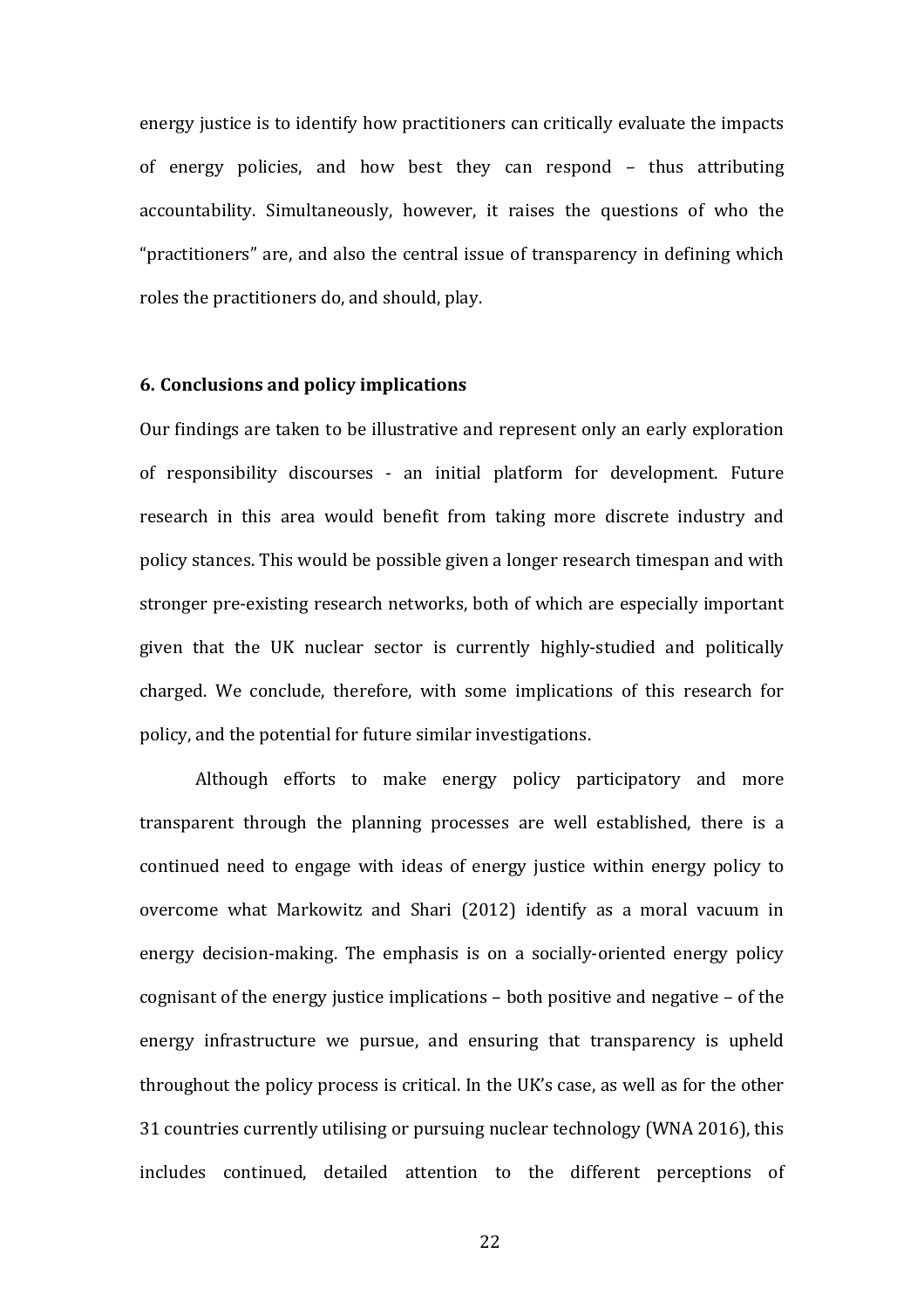responsibility raised by nuclear power, both in principle and in practice. Only with full transparency does it become clear who is responsible for what, and therefore how best to work towards just energy provision and decision-making. Policy frameworks that allocate and uphold responsibility are required.

We support Jenkins *et al.* (2017) in the need to reflect upon the sourcespecific implications of an energy form, as well as that energy form's role within the wider energy mix. Despite using a nuclear energy case to develop our arguments, we suggest that policy-oriented approaches to energy justice and responsibility are important for every energy source. In 2015 nuclear energy production in the UK provided 20.8% of total electricity generation (DECC 2016), with the remainder made up of a mix of gas, coal, oil and renewables. Thus the discourses presented here represent a small fraction of those raised by energy production, and do not capture the full range of justice issues associated with energy use. Each energy source (the justice nature of which is inevitably contested) is characterised by a different balance of benefits and negatives and involves a different mix of "responsible actors" depending, in part, on whether the energy form is centralised or decentralised. Thus, this paper is not only contributing to nuclear energy justice dialogues, but opens new avenues to explore responsibility for energy justice in the context of other energy forms and technologies.

We also acknowledge that there are difficulties associated with responsibility, as demonstrated in the climate and environmental justice movements. How should responsibility be mandated? Who governs and monitors it? Is it open to exploitation? Indeed, the suggestion that some groups hold a higher degree of responsibility may in itself generate conflict. For example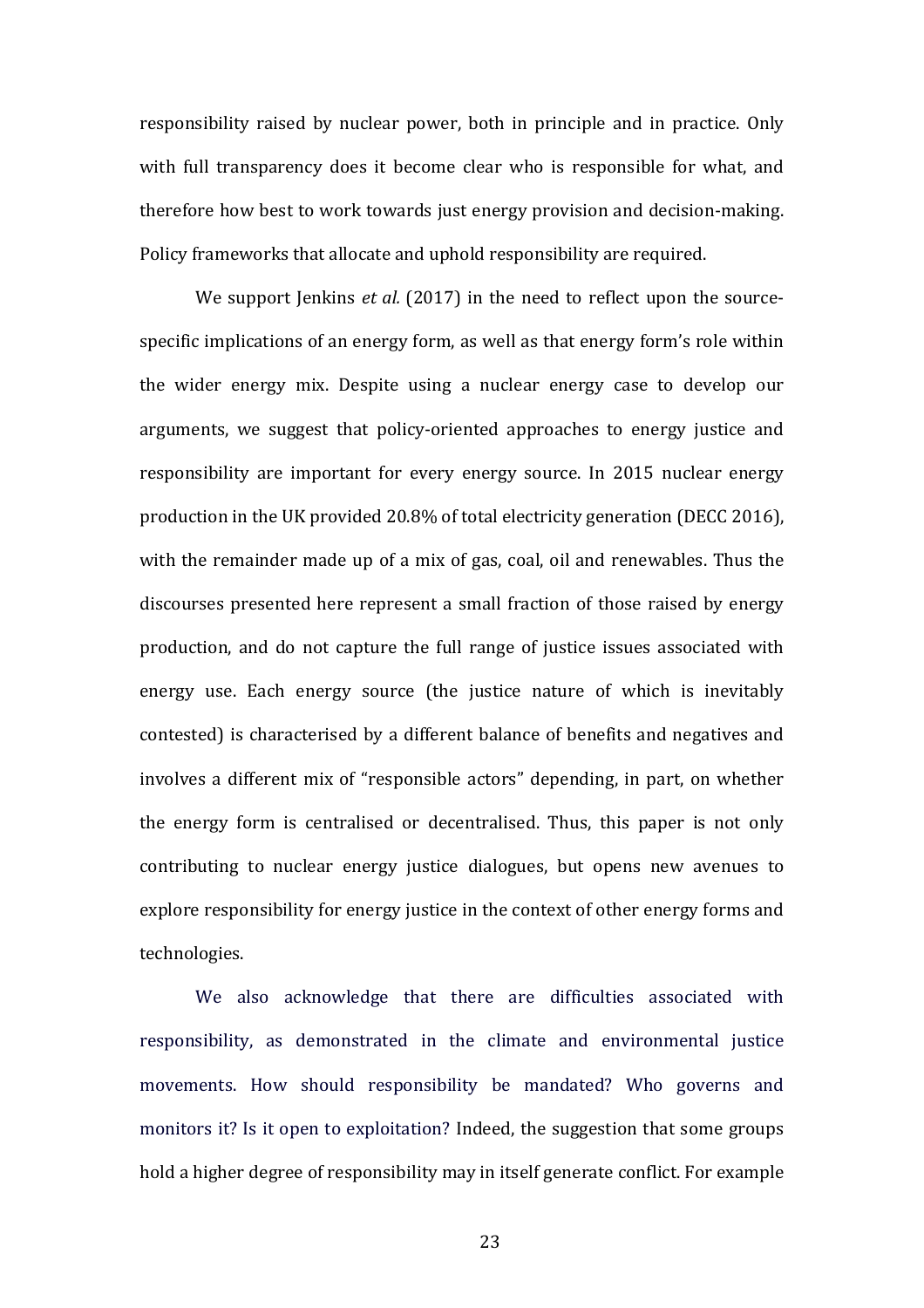Stirling (2014) states that attributing responsibility may reduce collective capacities for open, progressive, plural and critical political discourse. We reassert that wider society and other actor groups retain an important role in assessing just energy policy. Using the example of climate justice and emissions, Vanderheiden (2008) explains that citizens of democratic societies have responsibility for the (in)actions of their governments, where they must use their democratic means to fight ineffective policies. Policy must therefore continue to engage with public consultation and give support to marginalised actor groups.

Secondly, we caution that the expectation that transparency will always lead to dispersed collective senses of responsibility may not be valid. Heyd  $(2012)$  refers, for example, to the impossibility of what he calls "prospective justice", whereby individuals or whole nations extend their concern for welfare and social position to all peoples. The breadth expected in cosmopolitan or collective models permits, necessarily, the diffusion of responsibility. In line with Martin and North  $(2015)$  we take this to mean that each person or group is less likely to take responsibility for an action or inaction. In the case of an issue of energy justice, when other people/groups are also involved actors may assume that others are either responsible for taking action, or have already done so. Kurosawa (1992) reminds us further that such processes of diffusion are to be more expected in some cultures (especially individualistic ones) than in others. As this is the study, we highlight the necessity of using policy tools oriented towards the regular reassessments of who is responsible, and of how successfully transparency is being achieved.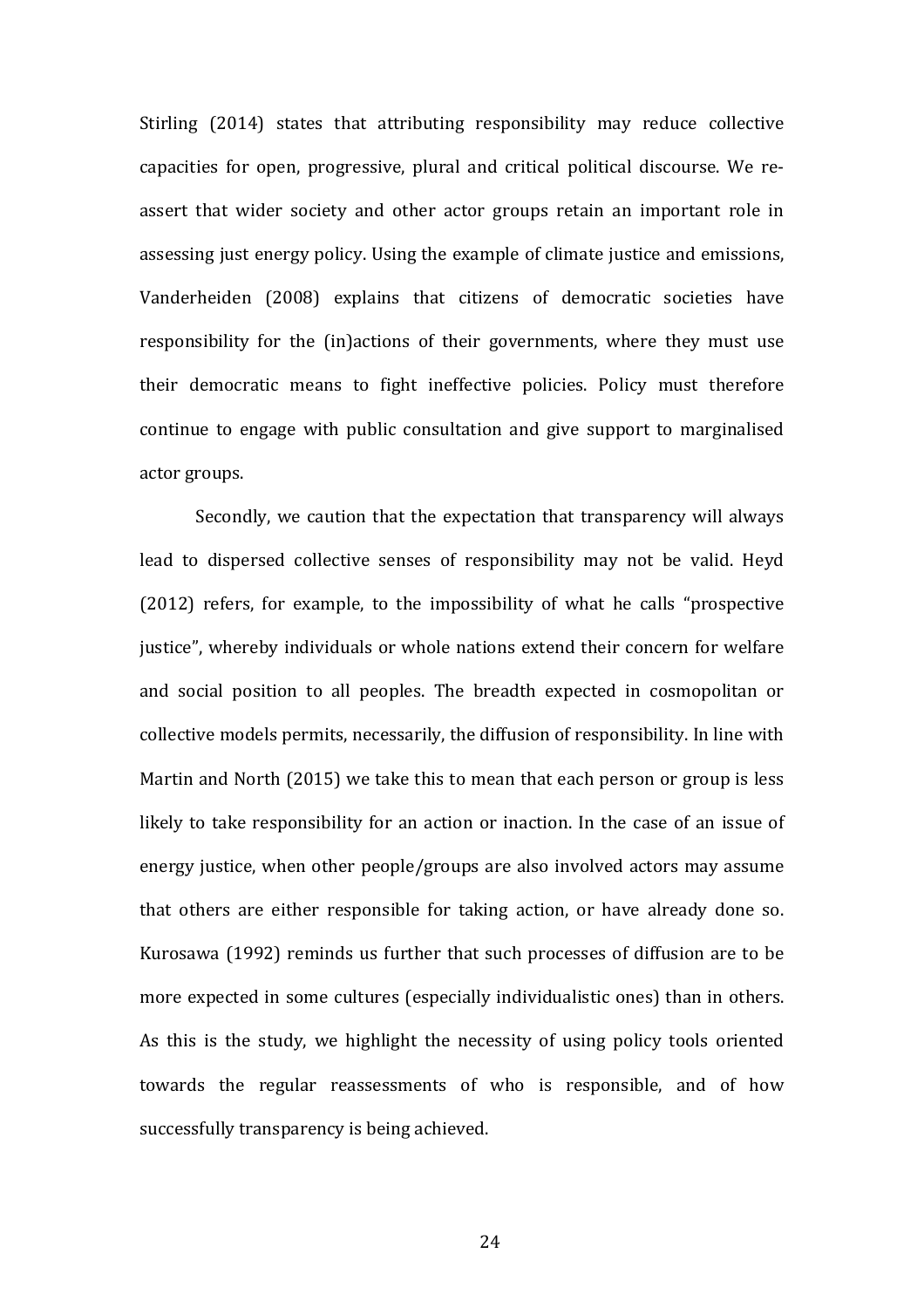Nonetheless, despite the acknowledged difficulty of attributing responsibility, in order to fulfil environmental, economic *and* social criteria an energy justice perspective *is* required. This will complement the conventional focus of energy studies on the costs of certain energy choices and technologies.

Finally, as an addendum to the above discussion it is today apparent that the Hinkley Point C development is not going as well as the government would have wished. EPR design faults discovered at Flamanville, France, together with major cost and time over-runs both in France and at the EPR facility at Olkiluoto, Finland, exist as warnings of possible project failures in the UK. The proposed cost of electricity from Hinkley Point C (£92.50 per MWh), the virtual collapse of Areva, and the resignations of key EDF personnel have reinforced concerns. Serious political reservations about the involvement of Chinese companies as key providers of a new generation of nuclear plants at Bradwell B and Sizewell C compound the disquiet.

It is tempting to infer that those who felt "empowered" by knowledge of how the system works, and who also therefore assumed "narrower centralised forms of responsibility", have unconsciously been blind to the deteriorating state of affairs on the project. However, this speculation is not supported by the data or our results, and further study would be required to determine whether the inference is valid. Notwithstanding, we can say that Hinkley Point  $C$  is a pertinent example of failure to attend fully to the fundamental principles of energy justice, and the enactment of it. Whether, and how far, this divergence can be recovered for Hinkley Point C and the other proposed nuclear energy developments in the UK is likely to remain an open question for a considerable time to come. We hope that this study helps to close the gap.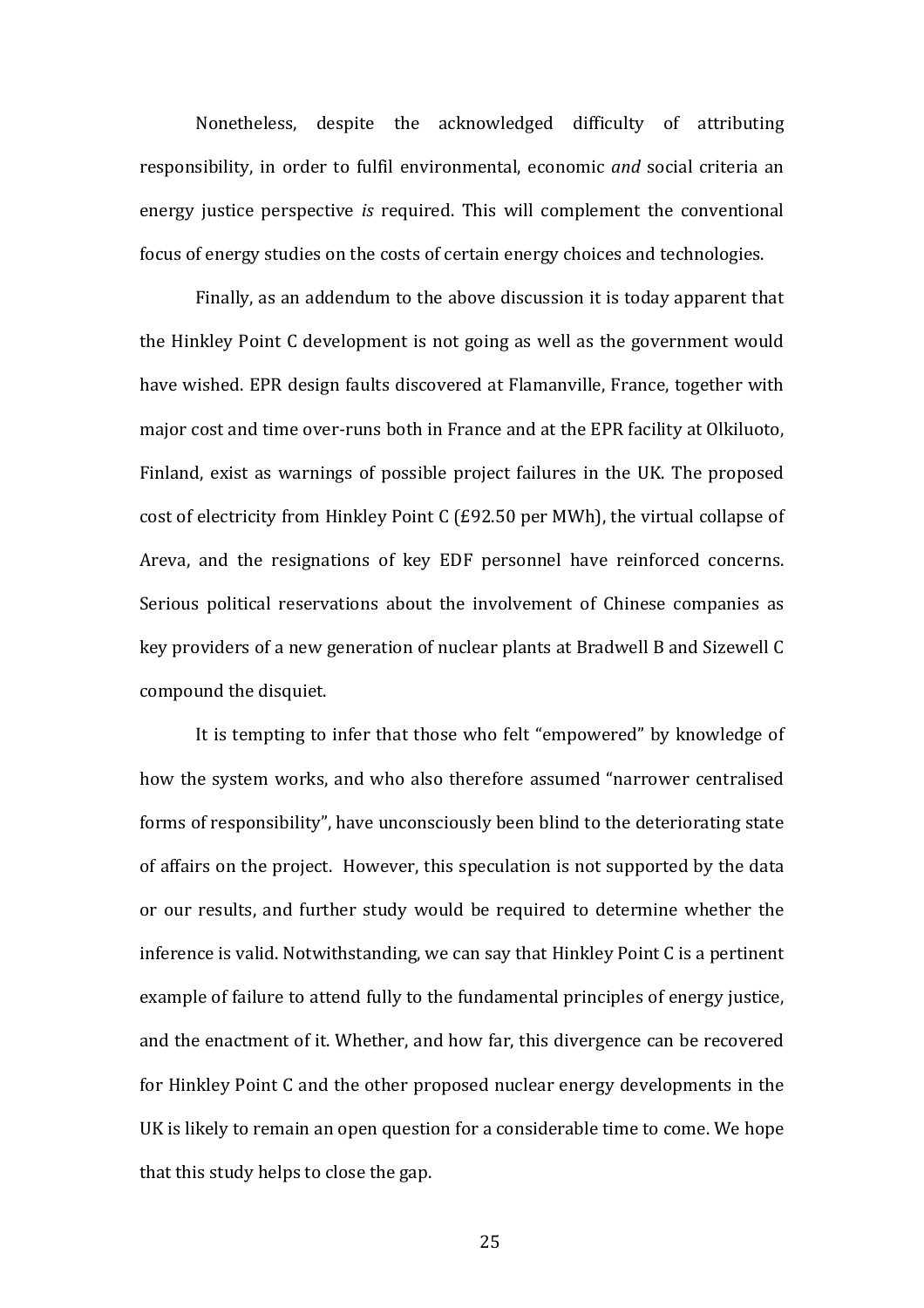# **Acknowledgements**

This research was made possible through an ESRC  $1+3$  studentship, as well as research grants from the ESRC (ES/I001425/1) and EPSRC (EP/I035390/1). The lead author would like to thank the ESRC for funding her research in this area and her co-authors for their extensive assistance in the development of this research. The second author would like to thank the ESRC and EPSRC for funding this research agenda. Thanks also go to Mr Paul Jenkins, the often-unattributed proof reader.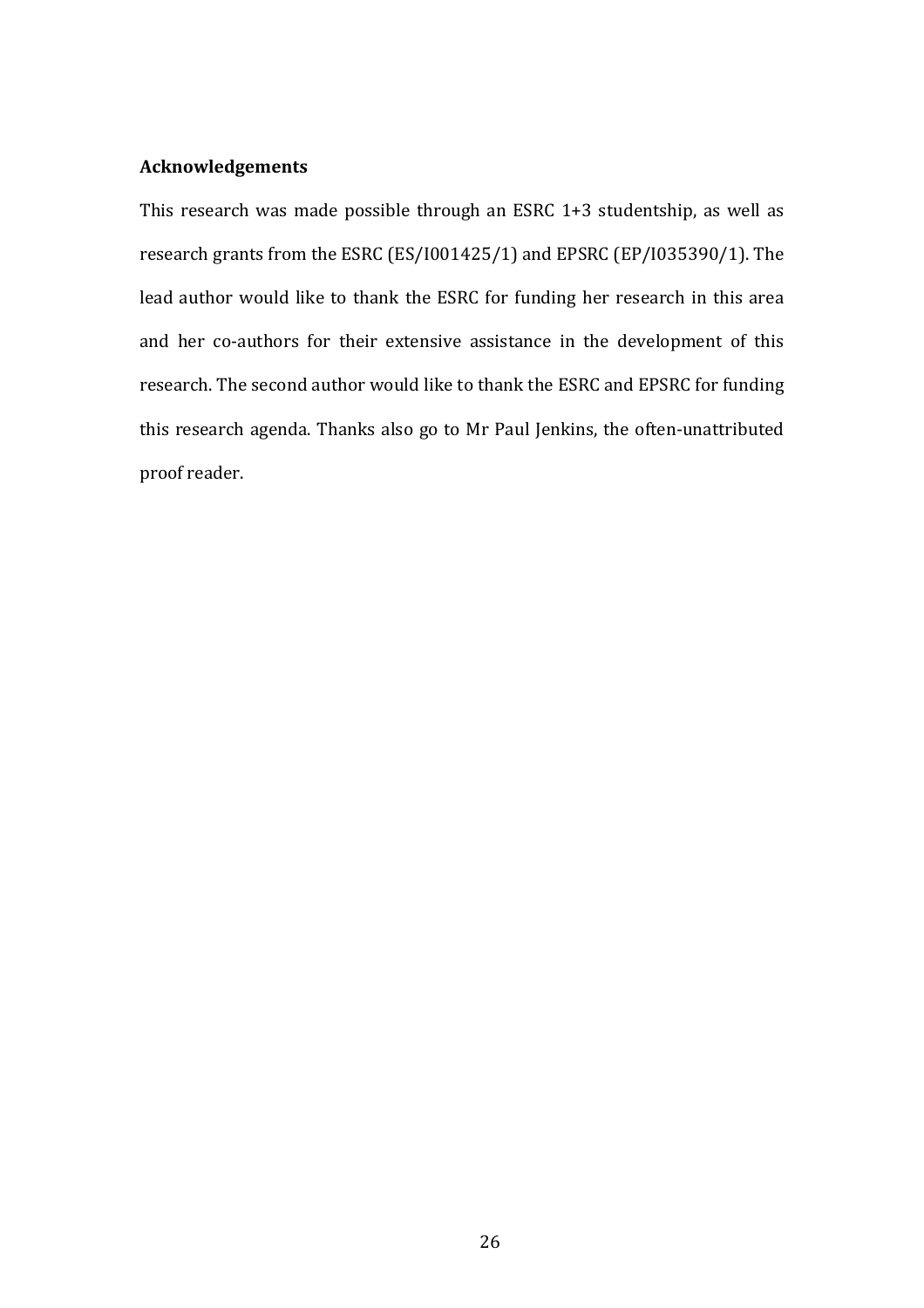## **References**

- Barrett S (2013) 'Local level climate justice? Adaptation finance and vulnerability reduction', *Global Environmental Change* 23(6): 1819-1829
- Barrett S (2014) 'Subnational climate change? Adaptation finance distribution and climate vulnerability', *World Development* 58: 130-142
- BERR (2008) 'Meeting the Energy Challenge: A White Paper on Nuclear Power', Department for Business Enterprise and Regulatory Reform, *The stationary Office, London*
- Bickerstaff K, Lorenzoni I, Pidgeon NF, Poortinga W and Simmons P (2008) 'Reframing nuclear power in the UK energy debate: nuclear power, climate change mitigation and radioactive waste', Public Understanding of Science 17(2): 145-169
- BIS (2013) 'The UK's Nuclear Future. Industrial strategy: government and industry in partnership. BIS/12/627', *Her Majesty's Government*
- Bulkeley H, Carmin J, Broto VC, Edwards GAS, and Fuller S (2013) 'Climate justice and global cities: mapping the emerging discourses', *Global Environmental Change* 23(5): 914-925
- Bulkeley H, Edwards GAS and Fuller S (2014) 'Contesting climate justice in the city: examining politics and practice in urban climate change experiments', *Global Environmental Change* 25: 31-40
- Černoch F and Zapletalová V (2015) 'Hinkley Point C: A New Chance for Nuclear Power Plant Construction in Central Europe?', *Energy Policy* 83: 165-168
- Chard R and Walker G (2016) 'Living with fuel poverty in older age: Coping strategies and their problematic implications', *Energy Research and Social Science* 18: 62-70
- Damgaard C, McCauley D and Long J. (2017) Assessing the Energy Justice Implications of Bioenergy Development in Nepal. *Energy, Sustainability and Society*: in press.
- Davis I (2009) 'Nuclear Energy Futures Papers: The British Nuclear Industry: Status and Prospects', *Nuclear Energy Futures Project by The Centre for International Governance Innovation*
- DECC (2011a) The Carbon Plan: Delivering our low carbon future', *Department of Energy and Climate Change, Her Majesty's Government*
- DECC (2011b) 'National policy statement for nuclear power generation', *Department of Energy and Climate Change, Her Majesty's Government*
- DECC (2016) 'Single Departmental Plan: 2015 to 2020', *Department of Energy and Climate Change, Her Majesty's Government*
- Dobson A (1998) 'Justice and the Environment: conceptions of environmental sustainability and theories of distributive justice', Oxford University Press, Oxford
- DTI (2006) 'The Energy Challenge: Energy Review Report 2006', *Department of Trade and Industry, The Stationary Office, London*
- EA (2013) 'New Nuclear Power Stations: Hinkley Point, Somerset (LIT 7954)', *Environment Agency, Her Majesty's Government*
- EDF (2009a) 'Hinkley Point C Pre-Application Consultation. Section 1: Introduction', *Électricité de France*
- EDF (2009b) 'Hinkley Point C Pre-Application Consultation. Section 2: New Nuclear Development at Hinkley Point', Électricité de France
- Florini A and Sovacool AK (2009) 'Who governs energy? The challenges facing global energy governance', *Energy Policy* 37(12): 5239-5248
- Fraser N (1999) 'Social justice in the age of identity politics', in Henderson G and Waterstone M (Eds.) 'Geographical Thought: A Praxis Perspective', *Taylor and Francis*
- Fraser N (2001) 'Recognition without ethics?', *Theory, Culture and Society* 18: 21-42
- Fraser N (2009) 'Scales of Justice: Reimagining Political Space in a Globalizing World', *Columbia University Press, New York*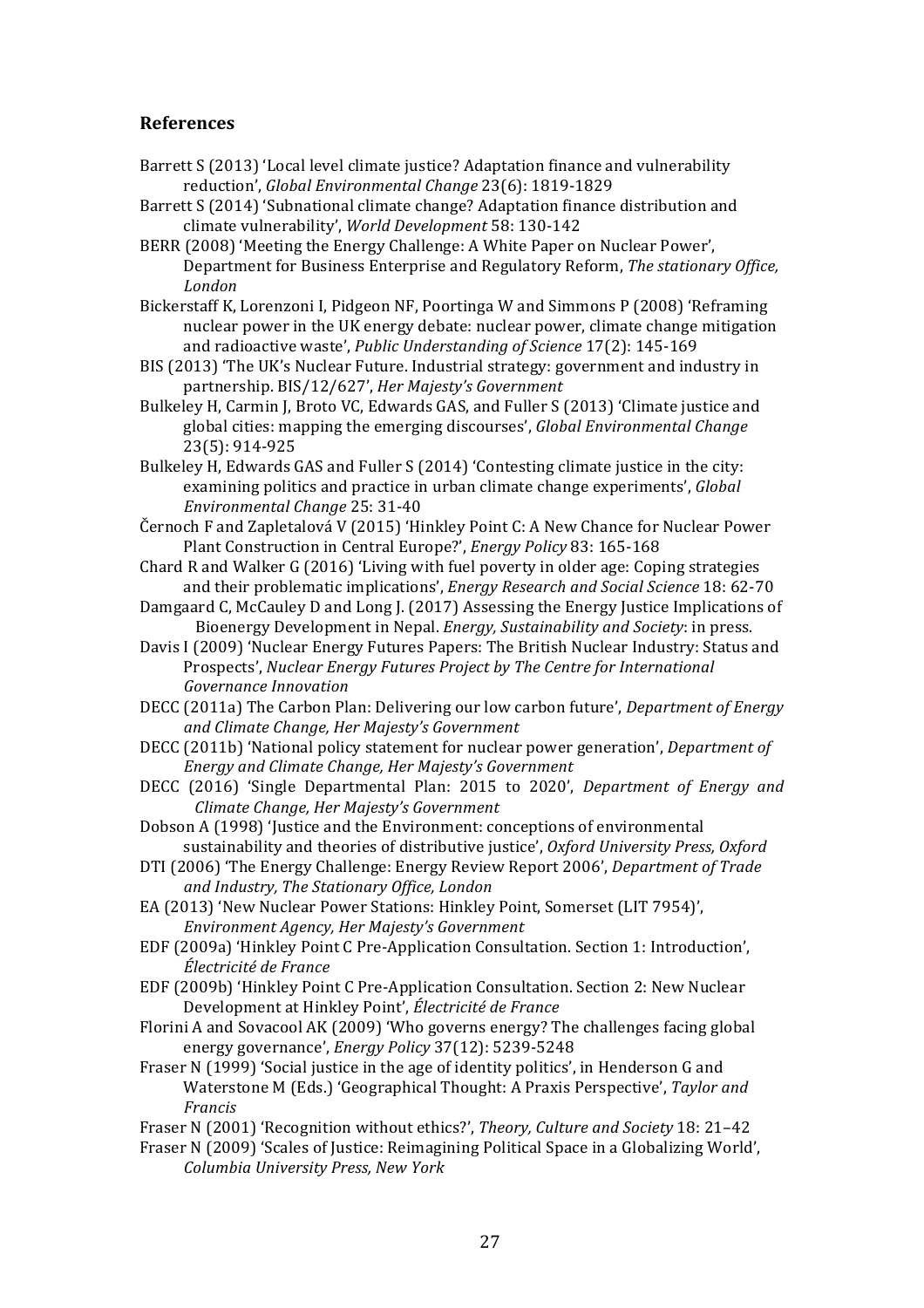Fraser N (2014) *'*Justice Interrupts', *Routledge, London*

Grineski, S.E., Collins, T.W., Ford, P. Fitzgerald, R., Aldouri, R., Valazquez-Angulo, G., Lu, D. (2012) 'Climate change and environmental injustice in a bi-national context', *Appl. Geogr.* 22, 25-35

Hecht, G., 1998. The Radiance of France: Nuclear Power and National Identity after World War II. The MIT Press, Cambridge, MA, United States.

Hecht, G., 2009. The Radiance of France: Nuclear Power and National Identity after World War II, 2nd Ed. The MIT Press, Cambridge, MA, United States.

Heffron  $R$  and McCauley D. (2017) The concept of energy justice across the disciplines. *Energy Policy*: in press.

Heffron RJ and McCauley D (2014) 'Achieving sustainable supply chains through energy justice', *Applied Energy* 123: 435-437

Heffron RJ, McCauley D and Sovacool BK (2015) 'Resolving society's energy trilemma through the energy justice metric', *Energy Policy* 87: 168-176

Heffron, RJ. 2013. The Application of Contrast Explanation to Energy Policy Research: UK Nuclear Energy Policy 2002-2012. *Energy Policy*, 55, 602-616.

Heyd D. (2012) Global Responsibility and Distributive Justice. *Ethical Perspectives* 19: 677-702.

Hiteva RP (2013) 'Fuel poverty and vulnerability in the EU low-carbon transition: the case of renewable electricity', *Local Environment* 18(4): 487-505

Jasper. I.M., 1990. Nuclear Politics: Energy and the State in the United States, Sweden, and France. Princeton University Press, New Jersey, USA.

Jenkins H (2004) 'Corporate social responsibility and the mining industry: Conflicts and constructs', Corporate Social Responsibility and *Environmental Management* 729(11): 23–24

Jenkins K (2016b) 'Sustainable Development and Energy Justice: Two Agendas Combined', in Heffron RI and Little G (Eds.) 'Delivering Energy Law and Policy in the EU and US', *Edinburgh University Press* 

Jenkins K, Heffron RJ and McCauley D (2016c) 'The political economy of energy justice in Canada, the UK and Australia: A nuclear energy perspective' in Van de Graaf T, Sovacool BK, Ghosh A, Kern F and Klare MT (Eds.) 'The Palgrave Handbook of the International Political Economy of Energy', *Palgrave Macmillan*

Jenkins K, McCauley D and Forman A (2017) 'Energy justice: A policy perspective', *Energy Policy, In press.* 

Jenkins K, McCauley D, Heffron R J, Stephan H and Rehner R (2016a) 'Energy justice: A conceptual review', *Energy Research and Social Science* 11: 174-182

Johnstone P (2014) 'Planning reform, rescaling, and the construction of the postpolitical: the case of The Planning Act 2008 and nuclear power consultation in the UK', *Environment and Planning C: Government and Policy* 32: 1-12

Kurosawa K. (1992) Responsibility and Justice - a View across Cultures. *International Journal of Psychology* 27: 243-256.

Lewis D (2014) 'Non-Governmental Organisations, Management and Development', *Routledge.* 

Lewis-Beck SM, Bryman A and Futing Liao T (Eds.) (2004) *'The SAGE Encyclopaedia of Social Science Research Methods', SAGE Publications Limited*

Liddell C, Morris C, Gray B, Czerwinska A and Thomas B (2016) 'Excess winter morality associated with Alzheimer's disease and related dementias in the UK: A case for energy justice', *Energy Research and Social Science 11: 256-262* 

Markowitz EM and Shari AF (2012) 'Climate change and moral judgment', Nature *Climate Change* 2: 243–247 

Martin K and North A. (2015) Diffusion of responsibility on social networking sites. *Computers in Human Behavior* 44: 124-131.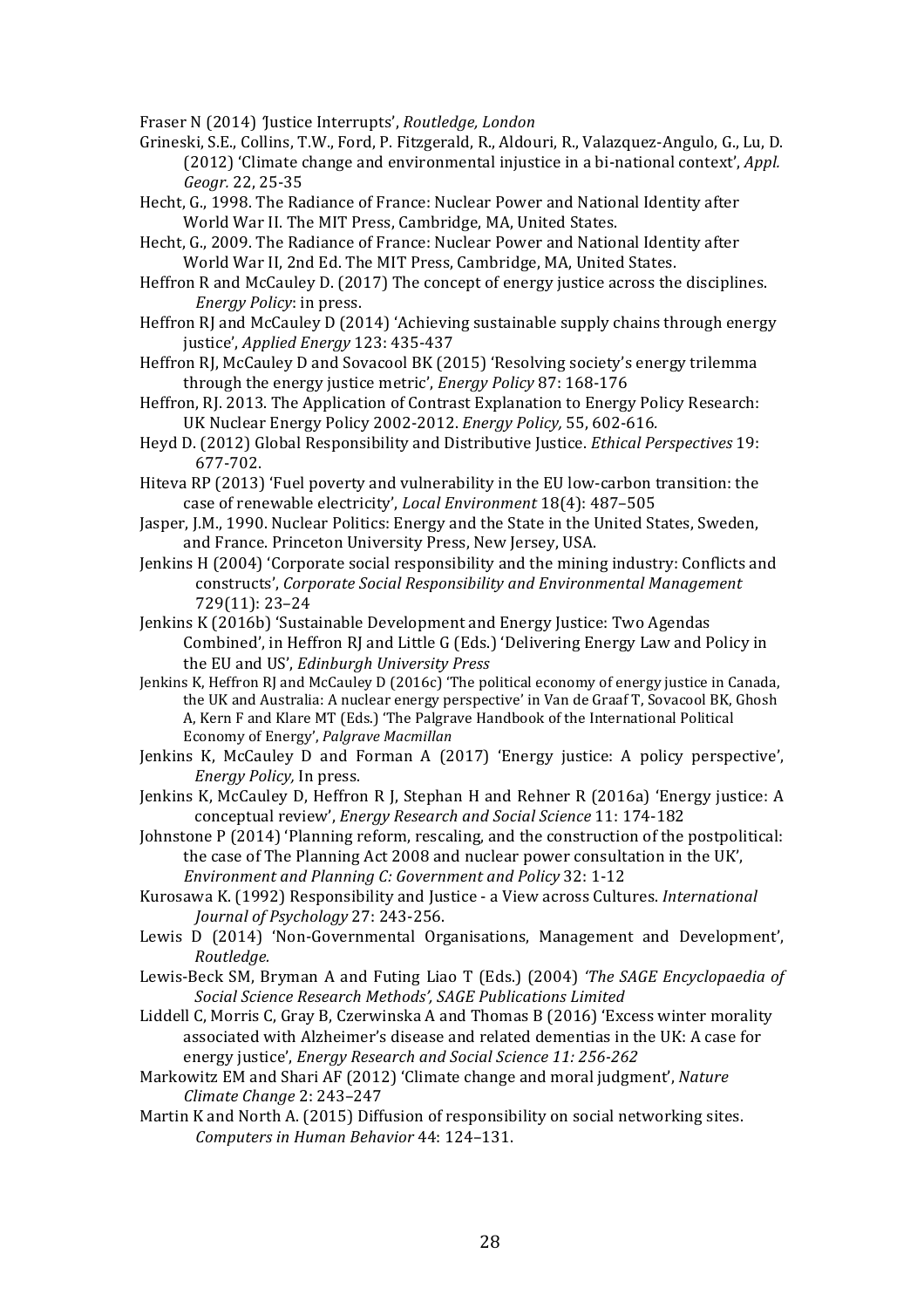McCauley D, Heffron R, Pavlenko M, et al.  $(2016)$  Energy justice in the Arctic: Implications for energy infrastructural development in the Arctic. *Energy Research & Social Science*.

McCauley D, Heffron RJ, Stephan H and Jenkins K (2013) 'Advancing energy justice: the triumvirate of tenets', International Energy Law Review 32(3): 107-110

Middlemiss L and Gillard R (2015) 'Fuel poverty from the bottom-up: characterising household energy vulnerability through the lived experience of the fuel poor', *Energy Research and Social Science* 6: 146-154

Morone, I.G., Woodhouse, E.J., 1989. The Demise of Nuclear Energy? Lessons for Democratic Control of Technology. Yale University Press, CT, US.

Nuttall WJ and Earp JE  $(2014)$  'Nuclear Energy in the UK: Safety Culture and Industrial Organisation'. In: Nam, Illchong and Rothwell (Geoffrey Eds.) 'New Nuclear Power Industry Procurement Market: International Experiences'. Research Monographs (20014), Korea Development Institute: 142-183.

Perin, C., 2005. Shouldering risks. The Culture of Control in the Nuclear Power Industry. Princeton University Press, New Jersey, US.

Reames TG (2016) 'Targeting energy justice: Exploring spatial, racial/ethnic and socioeconomic disparities in urban residential heating energy efficiency', *Energy Policy* 97: 549-558

Reese, G. and Jacob, L. (2015) 'Principles of environmental justce and pro-environmental action: A two-step process model of moral anger and responsibility to act'. Environmental Science and Policy, 51: 88-94

Schlosberg D (2004) 'Reconceiving Environmental Justice: Global Movements and Political Theories', *Environmental Politics* 13(3): 517-540

Shaw, C. (2016), 'The role of rights, risks and responsibilities in the climate justice debate', *International Journal of Climate Change Strategies and Management* 8(4):  $505 - 519$ 

Snell C, Bevan M and Thomson H (2015) 'Justice, fuel poverty and disabled people in England', *Energy Research and Social Science* 10: 123-132

Sovacool BK (2015) 'Fuel poverty, affordability, and energy justice in England: Policy insights from the Warm Front Program', *Energy* 93: 361-371

Sovacool BK and Dworkin MH (2015) 'Energy Justice: Conceptual Insights and Practical Applications', *Applied Energy* 142: 435-444

Sovacool BK, Heffron RJ, McCauley D and Goldthau A (2016) 'Energy decisions reframed as justice and ethical concerns'. Nature Energy 1: 1-6

Sovacool BK, Sidortsov R and Jones B (2014) 'Energy Security, Equality and Justice', *Routledge, London*

Stirling, A. (2014), "Emancipating transformations: from controlling 'the transition' to culturing plural radical progress", STEPS Working Paper 64, STEPS Centre, Brighton.

Stoler, P., 1985. Decline and Fall: The Ailing Nuclear Power Industry. Dodd, Mead and Company, NY, US.

Syme, G.I., Martin, A., Fisher, J. and He, J. (2014) 'Towards an empirical analysis of justice in ecosystems governance', *Conserv. Lett.* 

Teller-Elsberg J, Sovacool B, Smith T and Laine E (2016) 'Fuel poverty, excess winter deaths, and energy costs in Vermont: burdensome for whom?', *Energy Policy* 90: 81-91

Thomas I and Harden A (2008) 'Methods for the thematic synthesis of qualitative research in systematic reviews', *National Centre for Research Methods, Economic and Social Research Council*

Thomas S (2016) 'The Hinkley Point Decision: An Analysis of the Policy Process', *Energy Policy* 96: 421-431

UNFCCC (1992), "United Nations framework convention on climate change", available at: http://unfccc.int/resource/docs/convkp/conveng.pdf